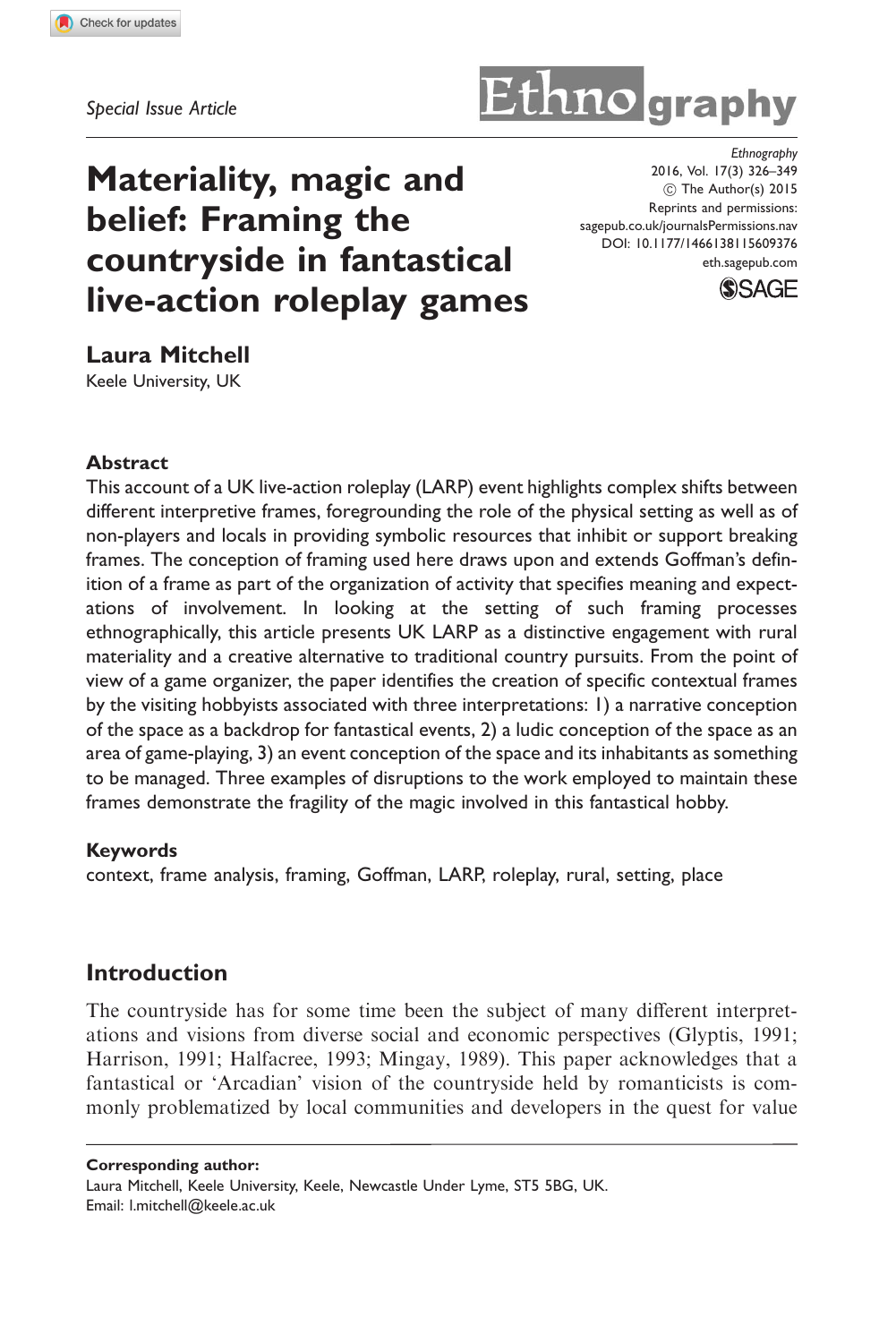(see Marsden, 1993), and explores the situation of visiting hobbyists undertaking the leisure pursuit of live action roleplay (LARP) applying their own unique fantasy to the rural landscape. It might be expected that such constructions provoke conflict with local interpretations of the land and its use, and it is worth exploring such conflicts as they have wider resonance than the fantastical exploits of a niche group.

Fine (1983) describes the leisure activity of roleplay gaming as 'finely woven webs of magic and belief ... which if not physically real, are real to those who participate in them' (p. 123). Yet the live physical reality of this pursuit occurs frequently in remote areas of the UK countryside setting, and is a practice that is vastly under-researched. Drawing on narrative fantasy inspirations, such as JRR Tolkien's Lord of the Rings, that present the countryside as a setting for events of a grand and heroic nature, groups of individuals throughout the country engage in these theatrically inspired games. This interaction is, however, guided by a fantastical genre that is often faced with the tangible matter of the rural space and its human and animal inhabitants in unexpected and contrary ways; conflicts which are managed and handled by game participants and organizers. This process of interacting with the material and the symbolic is an integral part of the construction of this shared fantasy, distinguishing a unique countryside place for participants.

The empirical work on which this paper has been based is an ethnographic study of a single weekend LARP event in 2010 as a participant observer. This event will be referred to as 'Darkdune' and was held at a remote location in Wales, with the majority of participants travelling around 80–200 miles to attend. The author maintains an ongoing engagement with the community organizers and this event was not the first time participating with the organizing team, although this was the first time the author of this paper also had part authorship of the event and associated inclusion in the preparatory activities. Neyland (2008) has highlighted that one of the main impediments to any ethnography of organizations can come from the requirement of ethnographic time, with lengthy engagement often problematic in the contemporary academic environment. As an event-based organization this case represents a coming together and breaking apart of organization in a particular rural space which is ideally suited to event-based observation. As a member of the organizing team, developing a certain distance from the activity has only come with time and reflection on the observations through a different lens which holds little interest for the organization itself, in this case, the positioning of the rural sites as locations for fantasy.

The foundation of LARP activity, as Fine (1983) describes in his study of the related activity of pen-and-paper roleplay gaming, lies in the constitution of a fantasy world:

Members recognise that they share experiences and that these experiences can be referred to with the expectation that they will be understood by other members, and can be employed to construct a shared universe. (1983: 136)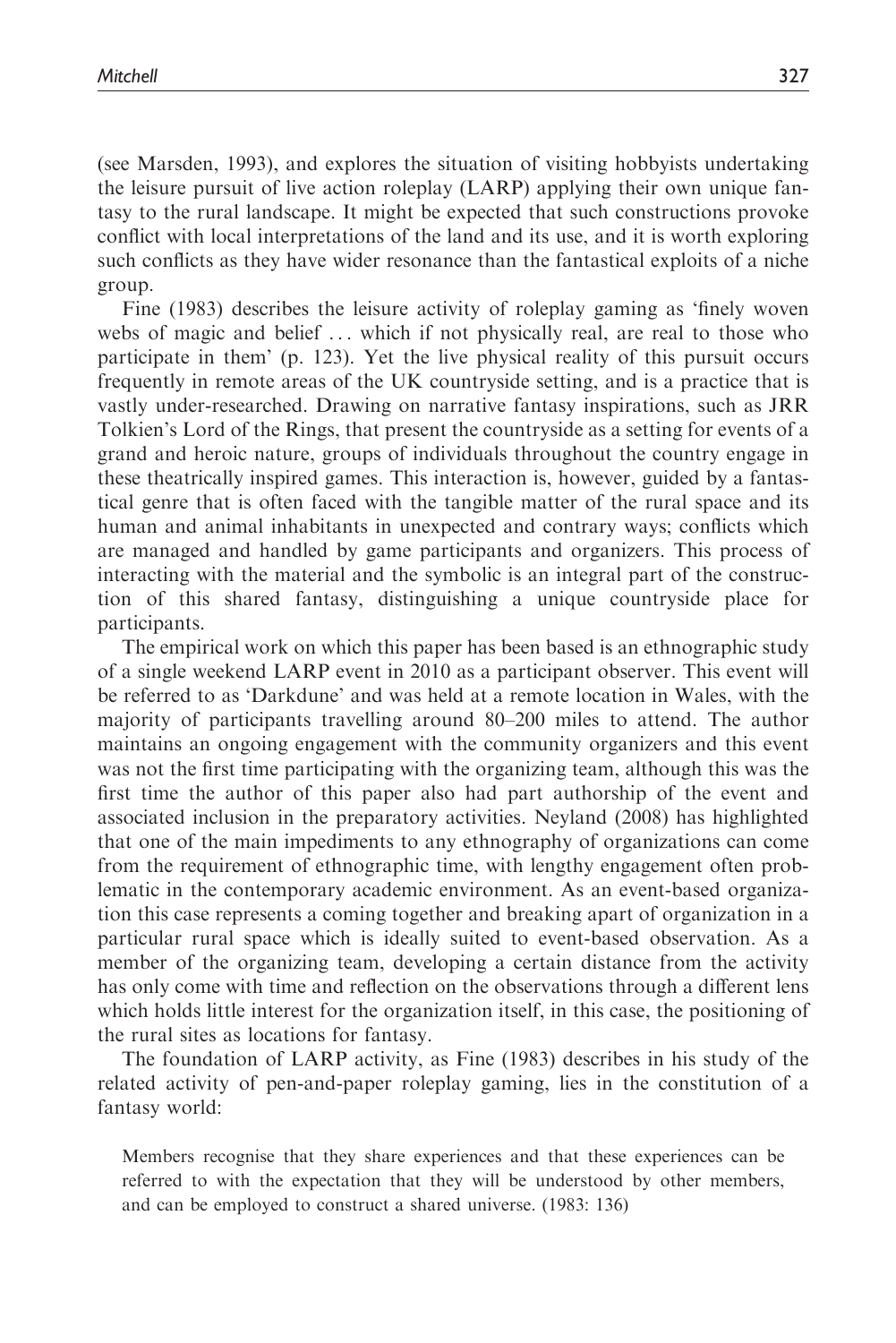The transformation of everyday and mundane interactions into a fantasy world through acted games enjoyed by many in the USA has recently been outlined in popular non-fiction by Stark (2012), foregrounding the role of members in the coconstitution of meaning systems around such activities. This account along with a broad practitioner literature emphasizes the role of settings to sustain immersion in these meaning systems. Yet the varying importance of localities and their features in facilitating or disrupting this activity are not discussed beyond the significance of site ownership or set building as an important aspect of game planning (Stark, 2012) and quality. In the process of organizing and running Darkdune, the players and organizers of the game encountered a series of difficulties posed by the pitchblackness of the night sky, the remoteness of the location and the informally administered parking charges of local landowners. Yet the landscape also facilitated an ideal backdrop for ruinous halls, dangerous forests and evil hideouts along with concealed facilities necessary to the modern lifestyle: electricity, kitchens and showers.

This account of a UK LARP event highlights complex shifts between different interpretive frames, foregrounding the role of the setting as well as of non-players and locals in providing symbolic resources that inhibit or support breaking frames. Although frame analysis is applied in existing research to the study of different communities, workplaces and social movements (Miceli, 2005; Agne, 2007; Prego-Vasquez, 2007; Kaplan, 2008), the role of the setting in the practices of participants has not been explored. In looking at the setting, this paper presents LARP as an engagement with rural materiality. From the point of view of a game organizer, the paper identifies the creation of specific contextual frames by the visiting hobbyists associated with three interpretations: 1) a narrative conception of the space as a backdrop for fantastical events, 2) a ludic conception of the space as an area of game-playing, 3) an event conception of the space and its inhabitants as something to be managed. Three examples of disruptions to the work employed to maintain these frames demonstrate their fragile nature. The conception of framing used here draws upon Goffman's (1974) definition of a frame as part of the organization of activity that specifies meaning and expectations of involvement.

In the first part of this paper, I will explain and define LARP and explore some of the literature on this leisure pursuit as an engagement with shared meaningful frames. In the second part I will explain the methods used to collect data about one particular event, entitled 'Darkdune', through participation in the community of organizers and player-volunteers and records kept in a research diary, emails and game documents. In this section some initial suggestions are made as to how the landscape is interpreted and used by this community as a material resource, or setting, for establishing 'natural' or low-key alternative and fantastical frames of meaning. In the third part I present narratives from field notes and my research diary that highlight incidents involving the interaction between heterogeneous actors and how these contributed to or disrupted the production of the shared fantastical world and leisure occupation. The final part of the paper sets out the discussion in more detail and reflects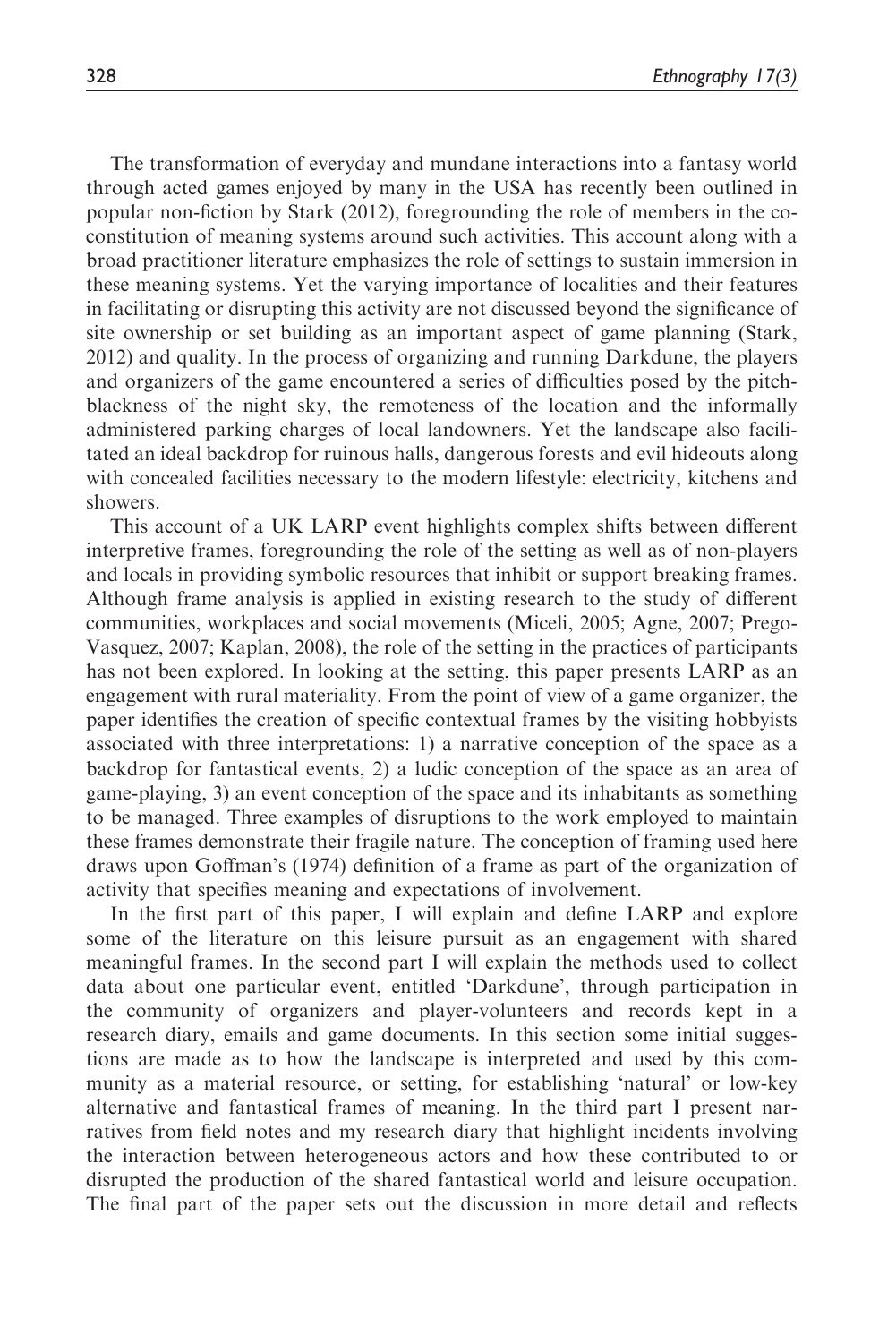upon the relationship between setting and frame, which signifies the importance of the rural space and considers the extent to which this is of broader interest to studies of the countryside.

# LARP: Engrossment in multiple shared frames of meaning

Live-action roleplay (LARP) is a leisure pursuit based upon the acting out of an improvised narrative, in the context of a particular setting or genre. It has a varied history, developing from a variety of related activities including scenario-based boardgames, model wargaming, boardgame and computer game 'roleplay games', historical re-enactment, tactical outdoor battle games and theatrical pursuits (see Stark, 2012). In the UK, LARP may be defined as a niche leisure occupation where participants come together in a particular location for a limited time to act out an improvised costumed drama, often in a carefully designed scenario and setting, with minimum direct guidance. This differs in some features from the way such activities take place in other national contexts or in training or psychological settings. LARP as leisure has much in common with the activities of reenactment societies, yet differs in that it bears little resemblance to history and is instead loosely coupled to genres of narrative fiction. Importantly, diverging from re-enactment and other theatrical formats, the activity is designed for no audience, the game and narrative being purely for participants' entertainment. Such dramatics are co-ordinated by a group of organizers and often facilitated by volunteers.

The activity of LARP in this paper is discussed in a leisure context as a hobby or game, though other forms and related activities are known to the literature. Academic interest in acted-out forms of roleplaying generally has been limited, and such interest as there has been comes from diverse backgrounds. Dramaturgical perspectives associated with the work of Erving Goffman have long highlighted the significance of role-taking (1959, 1961, 1967) and the application of narrative or contextual frames (Goffman, 1974; see Scheff, 2005) in everyday social interaction to the dynamics of identity and meaning, but the animation of temporary roles as a technique has also been studied more pragmatically as a means of teaching and training (e.g. Donahue and Parsons, 1982). The association with identity research has also informed studies of virtual roleplay in the form of online identities and roles performed in virtual spaces (Bardzell and Odom, 2008; Dibbel, 1994; Isabella, 2007; Taylor, 2006). There is in addition a developed practitioner literature located primarily among participants of the Knutpunkt conference (see http://nordiclarp.org), who outline a particularly distinct type of gameplay and a leisure culture more closely related to the arts (see Cantwell, 2009). This literature extensively debates principles of game design and also reflects upon the consequences and potential of LARP for social and self-improvement goals (e.g. Bowman, 2007; Kjølsrød, 2013; Larsson, 2003; Montola, 2010). Evident throughout these writings is a distinction between a focus on roleplay as a technique, and LARP as a leisure activity and community subculture. The least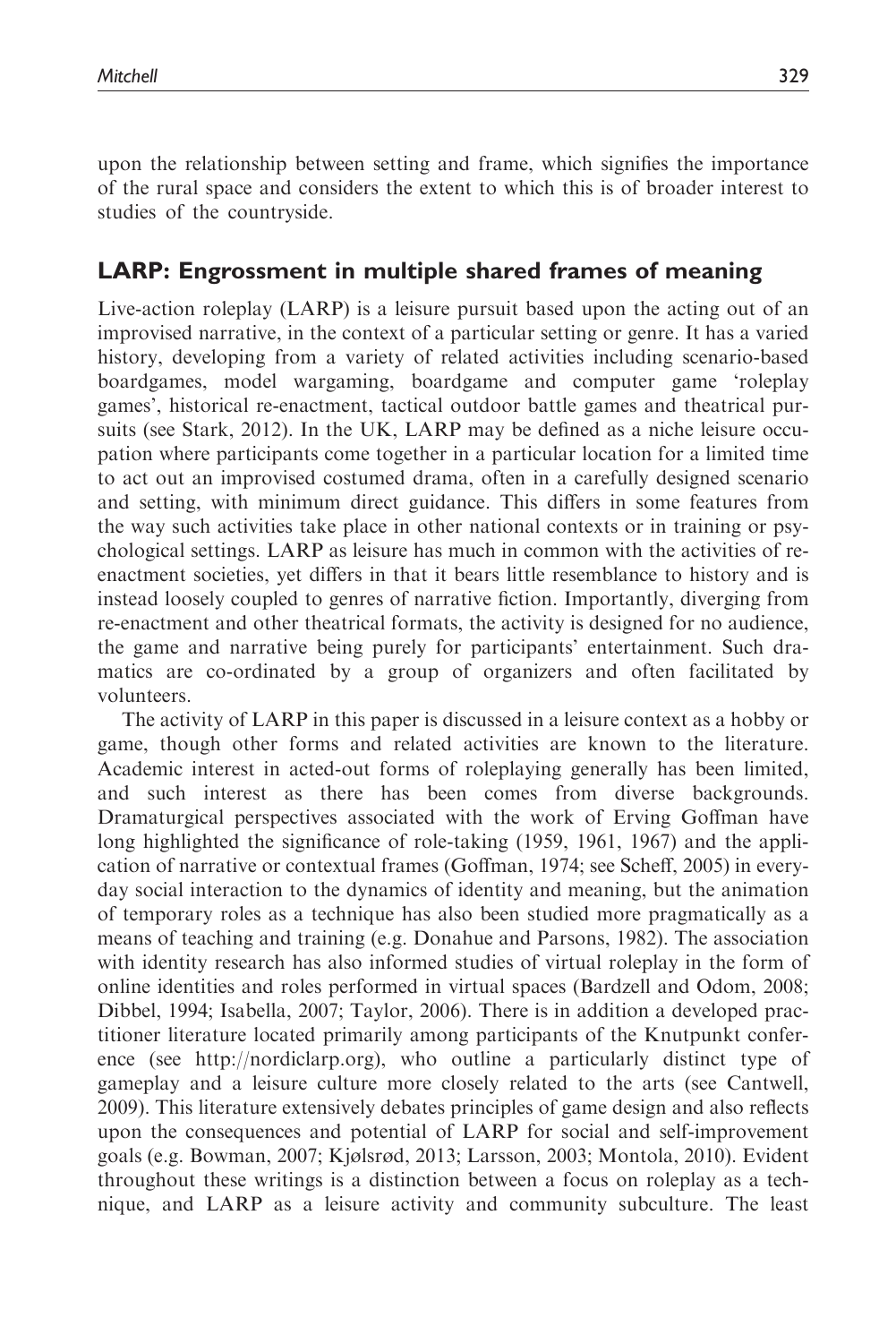developed area of research lies in the subculture of LARP in general, and in its practice in the UK specifically.

Live-action roleplaying in the UK represents a relatively small and tight-knit community of players and organizers participating in different games, often meeting through regular societies or clubs. Though many of these are non-profit, some organizations operate 'festival'-scale LARP events on a for-profit basis, supported by a large cohort of unpaid volunteers from the community. Players sign up to a particular 'event' and pay a participation fee to the organizers. They then assemble details of their character and role, including props and costume appropriate to the setting. Instead of engrossment through the viewing of a narrative, LARP instead offers various attractions through participating in narrative challenges and competitive crises. These may be emergent from player interaction or, more commonly, orchestrated by the organizing team and achieved through the work of volunteer crew or 'monsters'.

Cultural studies of related activities are to be found in studies of re-enactment groups (Crang, 2000; Hunt, 2004), and the practice of roleplay boardgaming (Bowman, 2010; Fine, 1983). These studies of closely connected hobbies have focussed heavily on the role of community and the development of particular customs and knowledge through the pursuit. Although the motivations of participants in these leisure activities may be variable, each of these studies emphasizes the pursuit or development of meaning as a central element of the activity. Hunt (2004) emphasizes the centrality of constructing 'alternative identitites' while Crang (2000) argues that a psychological focus on escapism by academic interpreters prejudicially overlooks the scholarship of a knowledgeable yet unorthodox community. Fine (1983) has argued that players of storytelling fantasy games selfconsciously develop their own subculture in relationship to their broader cultural systems. Fine's (1983) work, as well as that of Kociatkiewicz (2000), explores how these games offer players significant engrossment in stable co-created fantasy 'worlds' despite the clash of fantastical and everyday meaning systems.

Goffman's (1974) frame analysis is an analytical tool already applied to the interpretation of roleplaying games and simulations in a virtual or narrative setting (Fine, 1983; Schick, 2008) as well as in theoretical work on roleplaying undertaken by Montola (2008) and in one ethnographic study of Nordic LARP (Brenne, 2005). The strength of this approach lies in the ability to incorporate a wide scope of social activity around the game activity. It is therefore particularly appropriate for comparable application to UK LARP, particularly considering the physical and embodied element of LARP games as compared with other types of play. While ludic studies of virtual games often draw on the concept of a porous boundary between the 'real' and 'game' world (from Huizinga's, 1949 [1938], definition of the 'magic circle'), Goffman's (1974) approach to social interaction in terms of framing allows for a broader range of potential definitions of place and meaning inside or outside of these ludic boundaries. These existing studies clearly distinguish between a 'representation' frame that denotes the not-reality of the game or simulation, and an immediate social frame which remains ever-present, with transitions between the two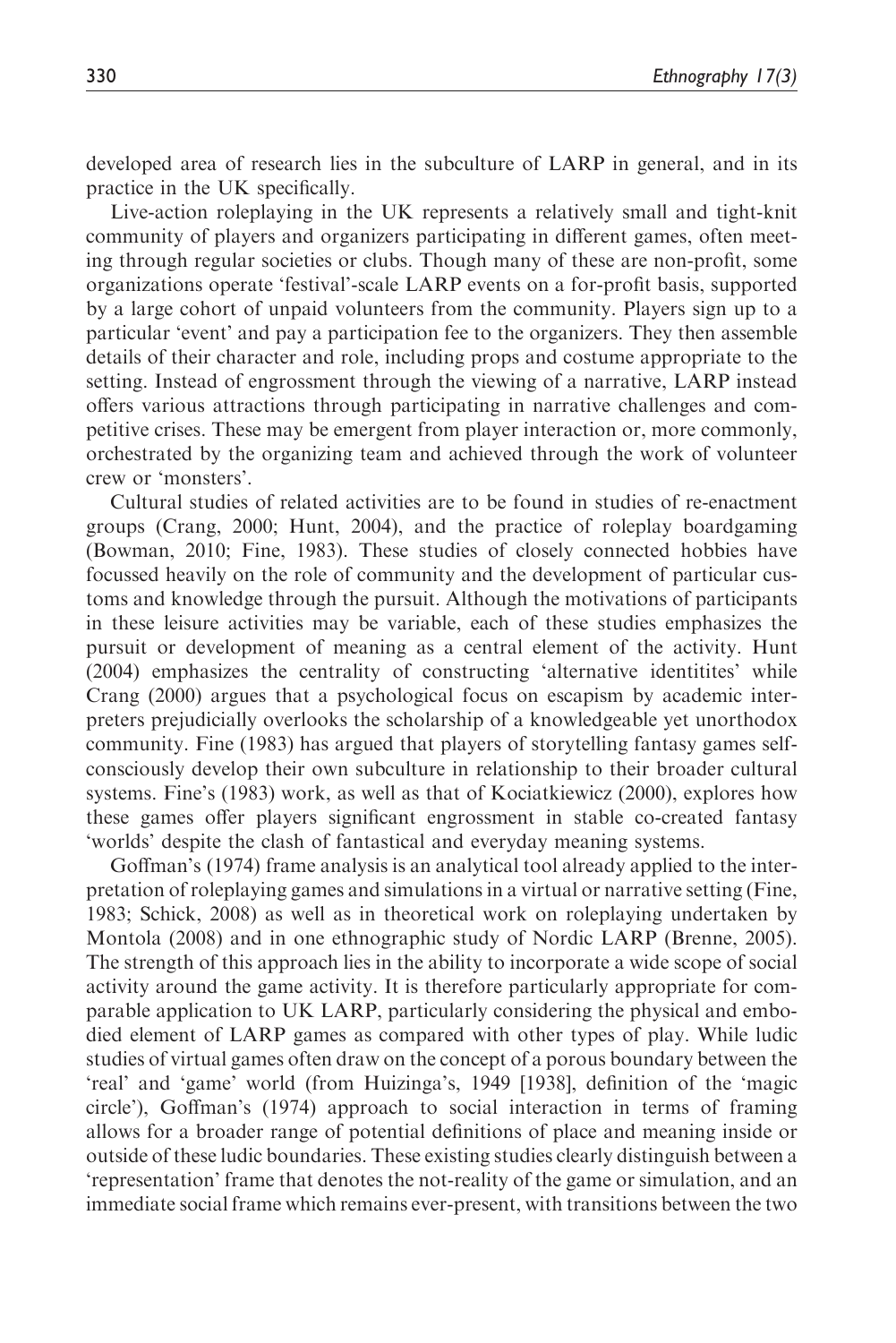being frequent. Such transitions demonstrate evidence of broader social norms and conventions within and outside the group of 'players' being reasserted within the representation or simulation space. By exploring these dynamics in greater depth, applying Goffman's (1974) conceptual approach to the subculture of UK LARP promises to offer new insight into the wider world of these leisure participants.

According to Scheff (2005), Goffman (1974) defines frames as a basic building block in explaining the constitution of mutually understood 'definition of a situation' or context. Goffman (1974: 25) describes frames more simply as the consensual answer to the question 'what is it that's going on here?' Scheff (2005) further distinguishes explicitly between subjective and intersubjective (or mutual) frames of meaning. In effect, Scheff (2005) argues that through the processes of interaction, individuals develop understanding about the general interpretation of events through engagement in layers upon layers of frames, which are at each stage recursively inferred in the perceptions of others. These interpretations may not be identical at each stage, but as a consequence of recursive awareness they establish the solidity of mutually understood 'social facts'. Though this is a complex concept outlined by Scheff using Baptista's (2003) mathematical notation, he also summarizes this more simply as resembling the song lyrics 'I know, that you know, that I know, that you know ... etc., that we're in love, (Scheff, 2005:3 76). In this instance, as the author of this paper I might as well be singing that 'you know, that I know, that you know, that I know, that you know, that I'm writing about the experience of organizing and playing games like Darkdune'.

Goffman (1974) outlines several important concepts in the mechanics of frame activity, including bracketing and keying. Framing involves identifying salient experience and symbols within the interaction; subsequently bracketing is the set of conventions that mark the episodic nature of that interaction and its interpretation. These conventions then entail setting aside other interpretations and symbols around the activity in order to maintain engrossment in the interaction. Examples such as games of chess emphasize how temporary behaviours relating to the rules of turn-taking and success in the contest, as well as when to interact with the chess pieces, may involve active efforts to ignore other activities in the same room or usual social conventions around movement and conversation. Keying, then, involves a transforming signal for a shift in frame, often remaining much the same as everyday interpretations of interactions but with notable modifications. Goffman describes such transformations that are modelled on but do not replicate another frame to be 'up-keying', or adding further frame laminations to the interaction. Down-keying, by contrast, represents a shift from a more layered interaction to a less complex one. Although a problematic concept, this hierarchy of up-keyed frames representing remodelled lower frames implies a baseline 'primary framework' made up of interpretive approaches to natural and social phenomena (Goffman, 1974: 21–39). The question of unitary primary frameworks, and especially the role of the natural experiential world within which all frames are 'anchored' (Goffman, 1974), will be of significant interest within the context of the empirical studies later in the paper.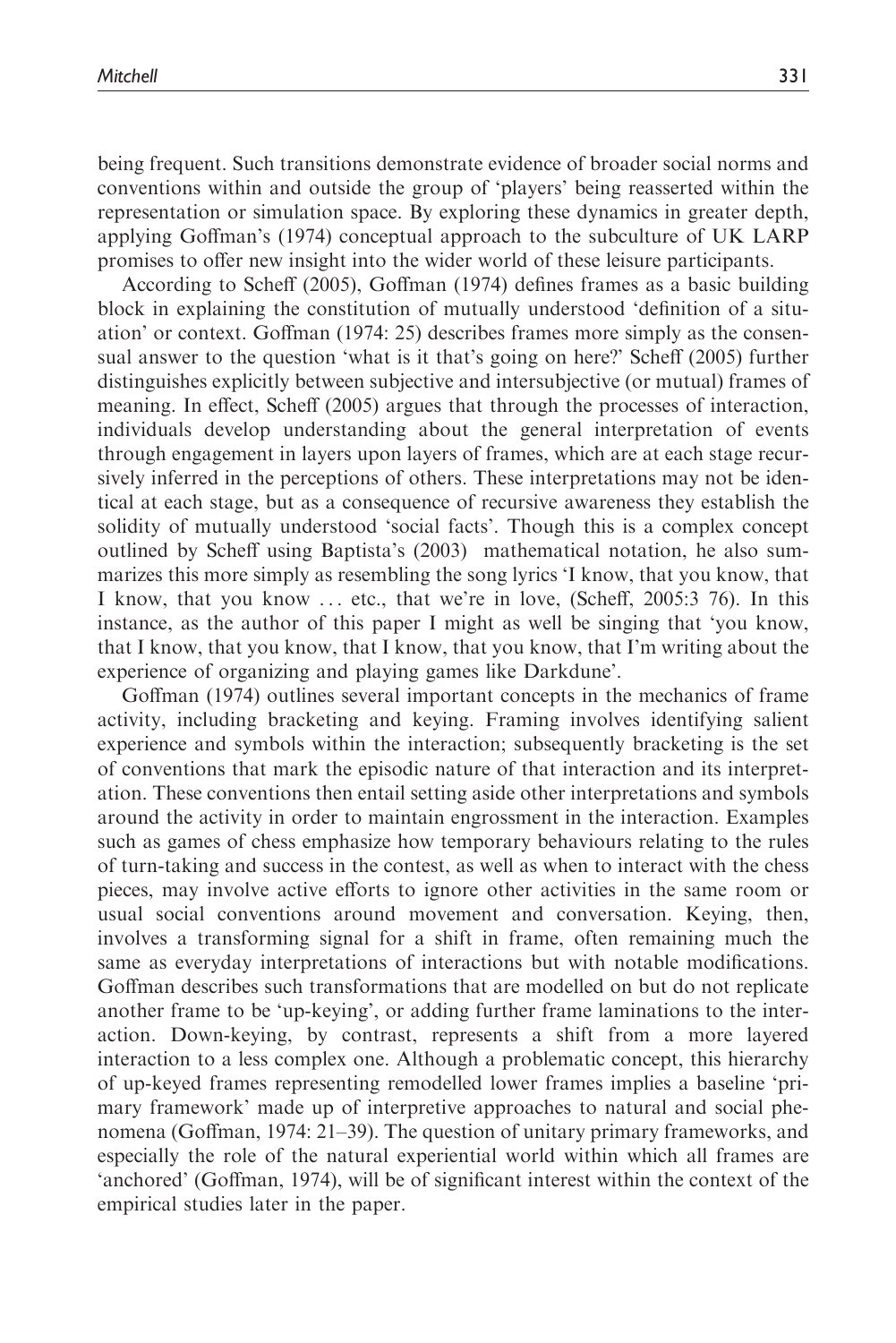Fine (1983) describes narrative fantasy games as consisting of three frame layers: the social frame of natural interaction between participants as members of a community, the game frame as players of varying status or as game masters, and the diegetic (or narrative) frame as characters. Movement between these mutually constituted frames involves an up-keying process to transform participants into narrative characters. Montola (2008) combines Fine's work with that of other practitioners to make an argument that this model can be broadly applied to live-action and virtual forms of roleplay as well as to solely narrative games, with some differentiating characteristics. Montola argues that in LARP, 'the game is superimposed on a physical world, which is used as a foundation in defining the game world' (2008: 24). In contrast to virtual or storytelling forms of game, then, where the representations are more likely to be shaped by technical capacities for world modelling, narrative convention and imagination, representations in LARP rely partly upon physical properties (Brenne, 2005: 73–79). Yet this is not to suggest that such limitations do not also appear within the game frame and diegetic frame of virtual online games or narrative storytelling. As Fine states, 'By playing fantasy games, participants implicitly agree to bracket the world outside the game. Yet ultimately all events are grounded in the physical world' (1983: 183).

Compared with other games studied, LARP engages significantly with the physical world as a symbolic resource for multiple frames. LARP, understood as a leisure activity whereby engrossment in the activity is a shared interaction, involves not one but multiple mutual frames. As a part of the activity participants may shift between engrossment in the social interactions with fellow participants, engrossment in the game activity or engrossment in the diegetic narrative. Although the role of the physical surroundings has been identified and explored tentatively in the literature, this remains underdeveloped. The rural environment that provides the ideal context for a fantasy setting, as discussed in this paper, presents difficulties and opportunities for the participants and the game organizers in their attempts to stabilize and maintain these frames.

# Methodology

The data for this paper are drawn from diaries and field notes collected as part of a larger project looking at the interactive dimension of meaning and worth in organizations, and the focus on this leisure group in particular offered an opportunity to explore how such meanings were built from group interaction and participation, and how incidents of conflict are resolved. Although the data were collected with ethnography in mind, a full ethnographic account was not produced for that project, in the sense that the ethnographic data were written down, but a full ethnography of this organization was not written up (see Humphreys and Watson, 2009), as the project compared the researcher's experience of different levels of membership (Munro, 1996) in several different organizations across different industries. This larger project, focussing particularly on theoretical development took inspiration from ethnographic writers such as Coffey (1999) and Marcus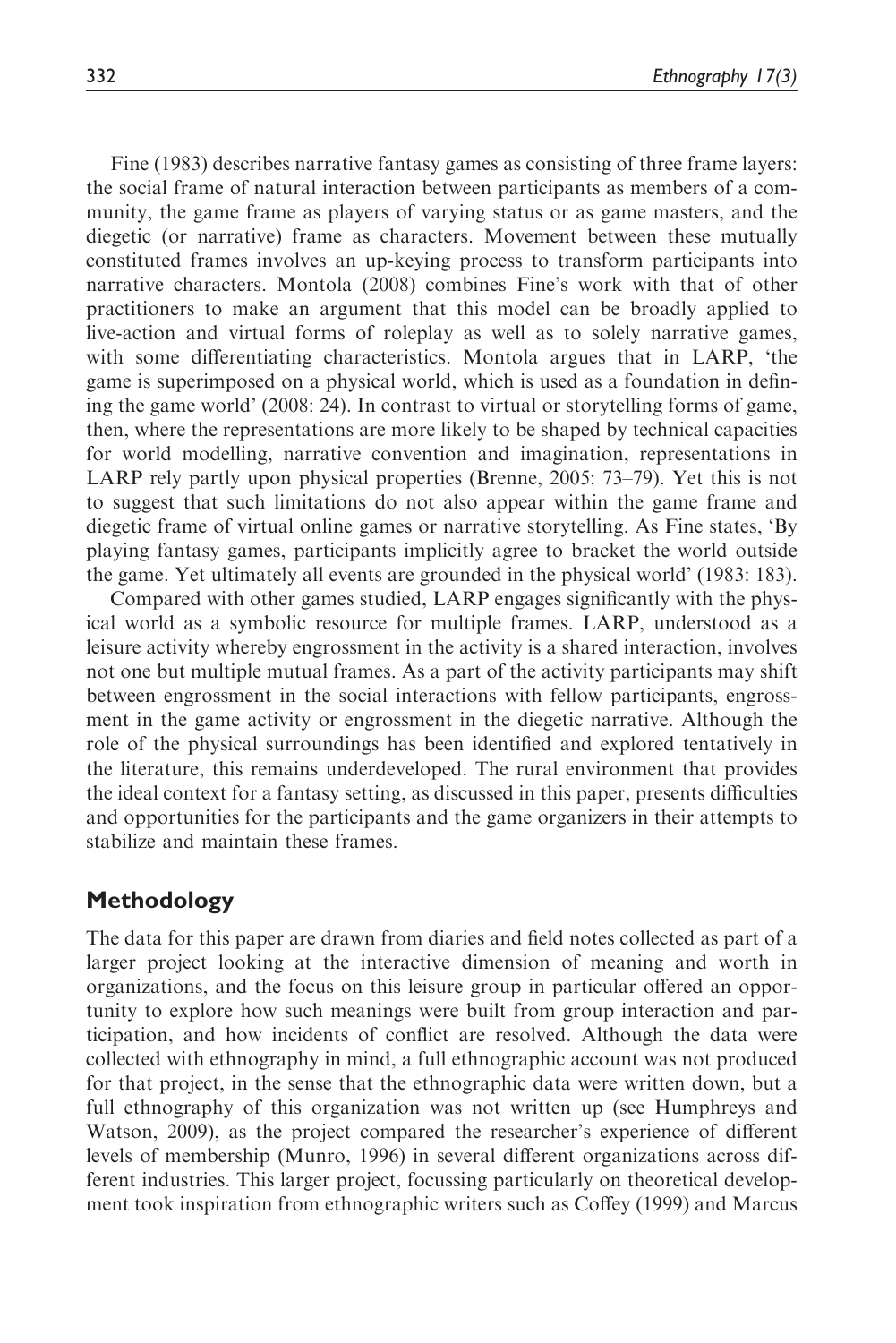(1995) as well as organizational theorists such as Czarniawska (2008). However, the project of looking specifically at the data from the LARP subculture on their own terms takes closer instruction from Fine's (2003) distinction between personal and peopled ethnography to outline the features of this subculture on its own terms. This paper thus represents part of the process of writing a comprehensive ethnography of the subculture and its values so that this may be represented in full.

The notes on LARP initially focussed on understanding the activity as a leisure pursuit and organization studied from a first person perspective. There are several national organizations that operate to provide large- (festival-)scale and small-scale LARP 'events' who rely heavily upon an extensive community of volunteer groups to undertake a variety of organizing roles. For two years, notes from participant observation as a volunteer organizer and as a participant within one group were collated with material documents from annual meetings between volunteers, tales of good and bad practices, as well as additional notes made through reflection on various key objects and artefacts of the hobby; notably particular elements of costume and props. Starting from a position of familiarity, various writing techniques were used to allow some analytical distance or 'strangeness' to analysis. Sometimes these were included with voluntary tasks undertaken for the group, such as writing guides for new participants and advertising leaflets for other groups. Themes were identified in the data around notions of good gameplay and extensive consideration of the maintenance of spatial and interactional boundaries around the game and the game's fantasy narrative. This data cast light on the embodied, situated and subcultural nature of LARP activity.

Neyland (2008) has argued that the necessity of ethnographic time is increasingly problematic in contemporary organizational research, as it comes into conflict with 'organizational time' and the short-term demands and interests of the (business) of the organization. Yet the problems of long-term study of LARP community and organization lie in the fact that such organization is fluid and voluntary, with transient sites and varying levels of interactivity among members. As a leisure activity, LARP engages with a variety of rural sites yet does so on a transient basis, providing games which ordinarily last only two to four days. Though the longer games involve significant and lengthy processes of set-up and removal, ranging from two weeks to a month, the shorter games may rely on as little as a few hours on-site preparation, though this may draw on more extensive pre-game planning undertaken over several months and distributed among a variety of dispersed community members. These individuals may be involved in only one, or several games, for more than one organization in any given time period. Such fluid boundaries present some difficulties for the researcher, yet Neyland (2008) advocates the potential for in-depth ethnography focusing upon key organizational 'events'. For LARP, the focal event of any aspect of the organization is the game event.

At the time of collecting this data I had around seven years of experience as a LARP participant and casual volunteer in the community at specific game 'events', and eight months experience as an assistant game organizer with one particular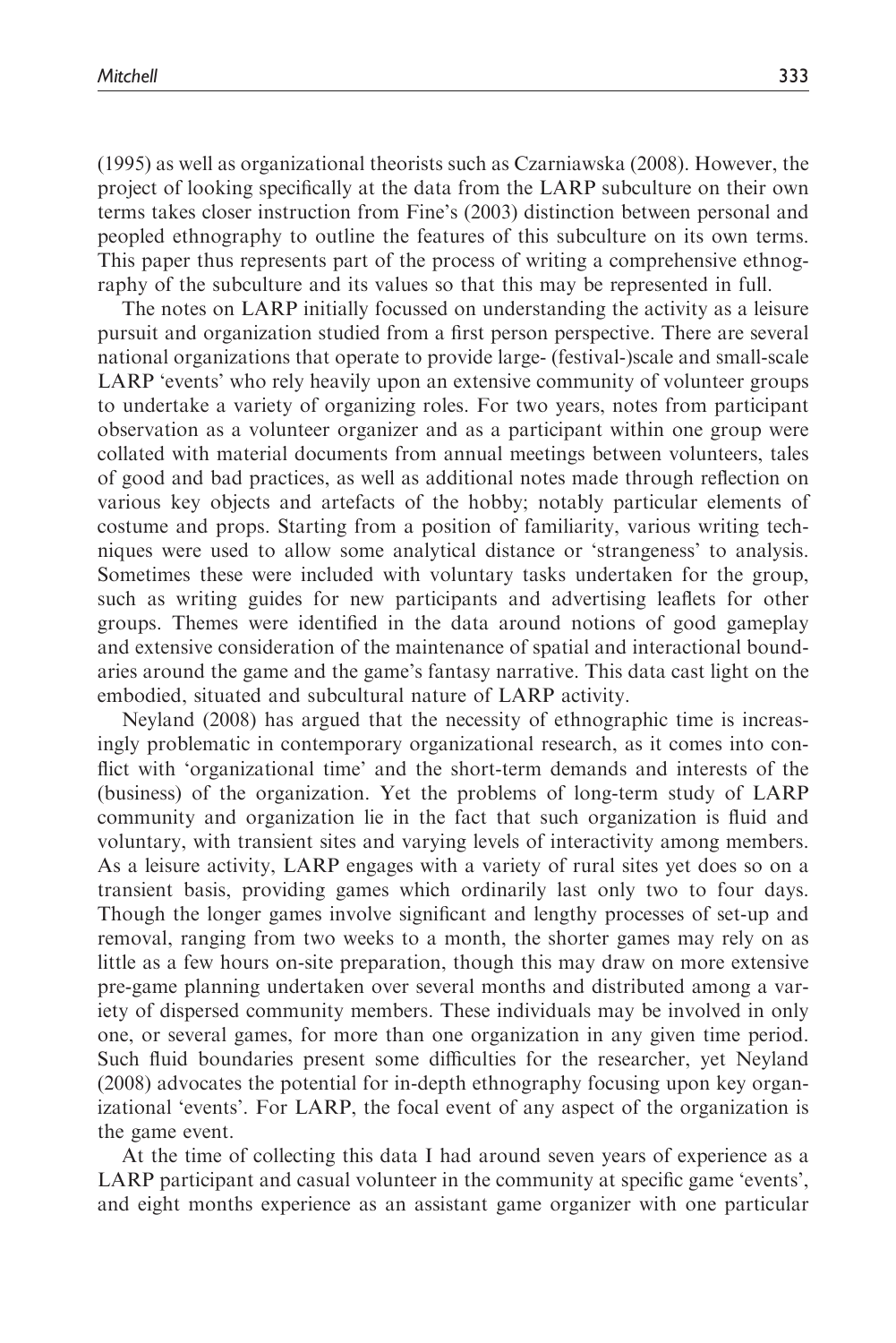group, assisting with logistical and creative planning and administrative tasks with access to a catalogue of group documents on the narrative of the game. The game event described in this data represents the first incidence of my involvement as a primary planner and organizer within the core group. The novelty of adopting this role highlighted a number of activities as particularly significant to the organizing of the game, and served to demonstrate the interaction between the fantasy game 'reality' and the local landscape.

Since collecting this data I have had a further three years' experience as a game organizer and have had wider participatory experience of several different UK LARP organizations. In the course of these further experiences, including comments from research participants and the wider community, I have returned to the original data and expanded on the incidents where actions appear to be persistent and to occur in other LARP organizations. Preliminary writings outlining these themes have been shared with the UK LARP community through a publicly available online weblog. Generalizations made in this paper about common activities and practices at LARP games describe the activities within the organization studied, but also draw on these broader experiences to anonymize the participants and organization of the original project.

There are several limitations that reasonably apply to this case, not least that the activity is not representative of frequently and widely practiced leisure activities in rural settings. Additionally, the event-based form of ethnography involved here follows the participants in the game and subculture, rather than local inhabitants, though the interactions between the participants and locals are of key significance in this analysis. Alternative conceptual frameworks might also offer significant opportunities to explore the role of non-human agents in the experience of the rural environment, or the experience of the fictitious narrative world created through LARP. A closer look specifically at this particular element would likely benefit from a broader focus on a diverse group of activities, or focus on a study of multiple LARP activities among different practitioner groups using the same site. These limitations are acknowledged as significant to the engagement with the game and space, and clearly offer the potential for further work beyond the scope of this paper. I can only add that the features of the physical environment are an element of extensive discussion, and are agreed to be of significant importance to members of the UK LARP community.

### 'Darkdune': Framing a game event set in a narrative fantasy world

#### Planning and set-up of the game

Prior to the game, a geographical site for the game had to be identified, booked and paid for by Charlotte . There are a number of suitable locations for hire throughout the UK, from scout camps and outdoor hobby centres to National Trust properties. Although some of these sites are close to urban centres, many are rural and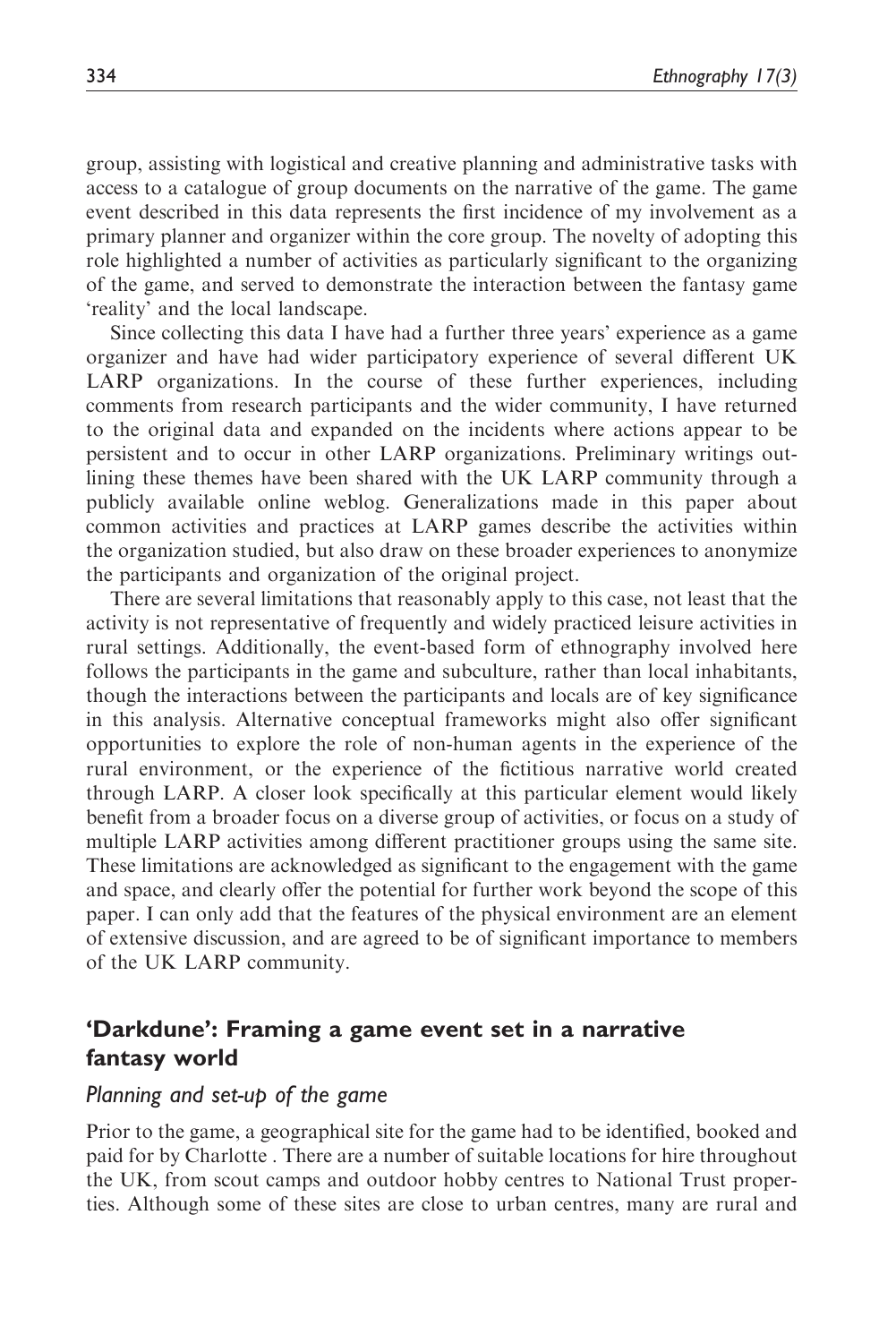often some distance from major transport links. The site for this game event is very remote and can only be reached by car. Charlotte negotiates a price with the owner and confirms the booking by phone. Few structures supplied with electrical power or lighting are present at the site, so a large vehicle has to be hired to transport community equipment such as fuel and a power generator as well as large marquees to provide additional weather shelters and theatrical props to support the game. We agree by email that I will hire the van, as the storage area to collect the equipment is on my route to site. Public liability insurance documents are copied and checked by Dave. Volunteers are recruited using a community online forum to help with the set-up of this equipment immediately prior to the game, and a catering company run by a frequent player is booked to provide food and drink for the weekend using the kitchen facilities available at the site. A plausible narrative describing the fantasy setting and the constraints of the game is developed by John (with some involvement from me) and written up in secret detail, specifying the many dangers the players of the game may encounter. This is then shared by email among the small group of organizers and checked to ensure its compliance with agreed game rules and the known narrative elements of the fantasy world 'Darkdune'. 'Darkdune' is a part of a broader fantasy game world, and is known for its dangerous inhabitants of beasts, fairies and monsters. In recent game events, player characters (PCs) have been evicted from this land by the wrath of their deity in the form of earthquakes, magical beasts and plagues of madness. Players have been told previously that their known enemies may be trying to take advantage of this to invade their land, and so they have decided to try to journey through this hostile place and claim back their territory. For this particular game, players will have to traverse dark tunnels, track through dangerous magical forests and defeat their enemies in tests of wit and combat. A short narrative from the exiled leader of 'Darkdune' is written on a game advert, along with pictures of a forest in flames and details of how to sign up to participate in the game event as a paying player of the game, or as a volunteer crewmember or 'monster'. This information, including the date and time that the game will begin, is circulated among the community of players using email, virtual community bulletin boards and other online social media.

This pre-game activity among the organizing team sets out a particular range of tools and techniques to be used in the transformation of the rural site environment. With little interaction between this group and the rural area, the hire of the space is seen as the purchase of an opportunity to visit and use the space but also to transform its significance and meaning. This activity goes to the heart of the distinction made by human geographers between space and place (Tuan, 1977). This distinction significantly compares physical location against human interaction and subjective individual and collective experience. In the case of Darkdune, the construction of a very particular place is the goal of both organizers and players.

The interactions between game organizers and local owners, with each other, and with the distributed community of LARP participants, begin to key into a particular frame. This identifies organizers as gatekeepers of the game experience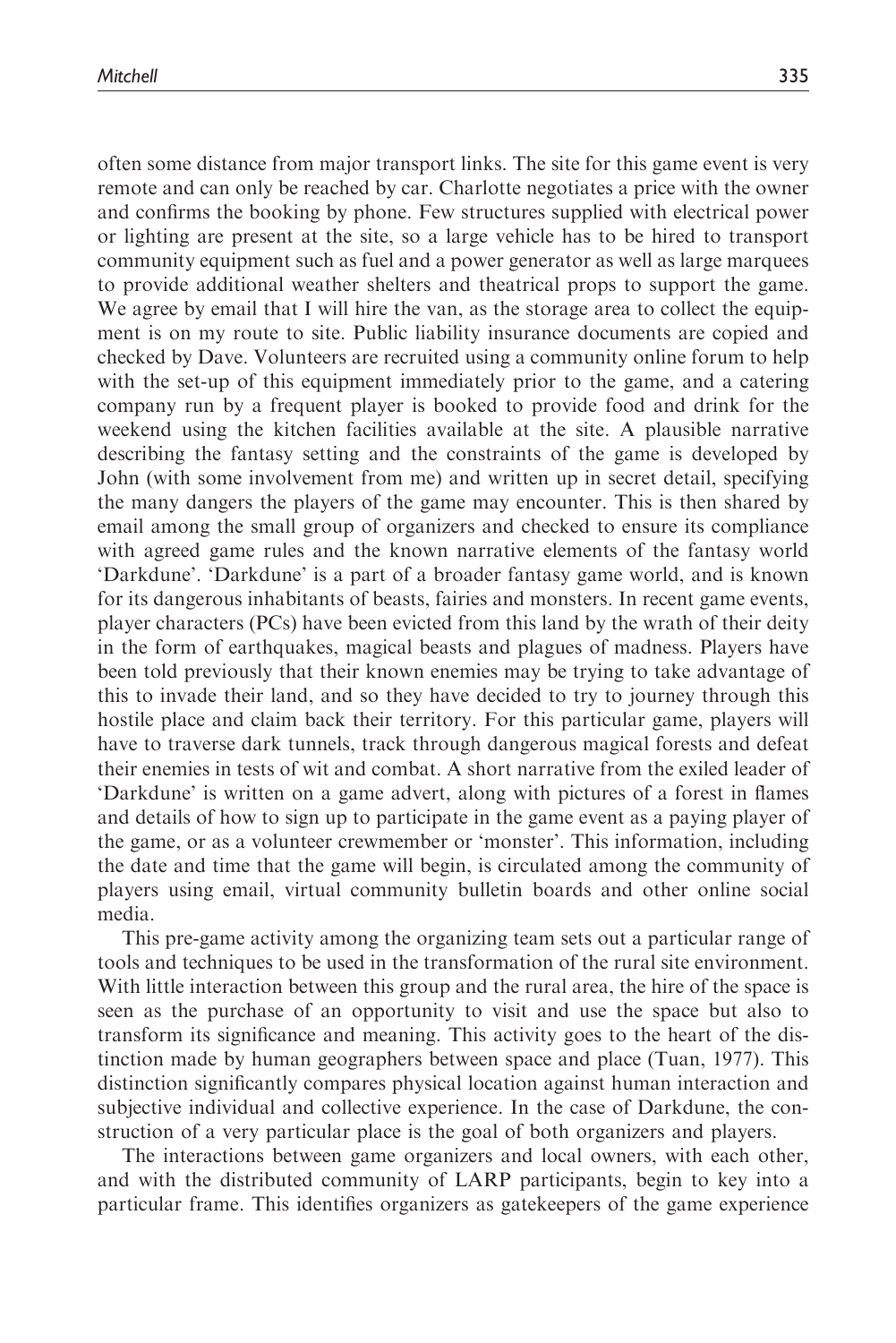and as responsible hire customers of rural site owners. Documents such as the game advert establish relationships of paying customer and freely participating volunteers, resembling a ticketed festival experience and distinguishing between the roles of those producing and consuming Darkdune as a game experience. The preparatory activities outlined here demonstrate the work of constructing a doorway into the fantasy world of Darkdune, establishing the rural game place, the site, as a setting for the game and as a space over which the organizers have control. For simplicity, throughout the remainder of the paper this framing will be referred to as Frame 3: place-as-event. As will become evident, this frame is closely related to ordinary social interactions but is not without its challenges. Organizers of LARP events have a vested interest in the production and consumption of a specific interpretation of the space, yet they remain amateur managers of the rural environment.

#### Siting the setting

This travel to site feels like a race against time; loading the van, co-ordinating a convoy of helpers, racing down motorways followed by unknown country lanes, to arrive before the players hoping our directions are correct and that we won't have to reverse to allow a family of locals (or farm machinery) to pass our blind and unwieldy, unfamiliar vehicle. Parking the van allows for a long-awaited stretch of tired legs. But then it's off running down the dirt tracks to check the kitchen and bathroom facilities are unlocked and switched on as promised, to unload the van and start the power generator for the kitchen. Without a minute to spare, spaces are verbally identified and labelled among the organizers as 'sign in area', 'prop storage', and 'monster room', comprising our base of operations.

Then it's a case of getting everyone on the organizing team together to do a site walk, identifying risks and key areas for particular effects or specific dramatic events. Since no one stays still for long and the paths twist and turn around hillocks and dips which confuse the eye and deceive the foot, finding each other is a difficult task. The light is becoming golden with the onset of dusk and the need for frantic activity and swift absorption of the layout of the site raises the feeling of frantic anticipation. One of the things we have not prepared or agreed is a list of priorities, and every member of the team is attempting to focus on unpacking and establishing a different essential space or task. The kitchen has not been unlocked. I encounter other volunteer crew and ask them if they have seen Dave or anyone else from the team, 'I think they've gone to the car park where there is 'phone signal to contact the site warden' I am told, and immediately turn about and crash off through the undergrowth in the direction I think leads to the car park. After adjusting my direction slightly to my right as a path comes into view. I meet one organizer who tells me our third team member has driven off to acquire fuel for the generator, and that players might begin to arrive within the next half-hour. 'Where will we set up the camping area?' I wonder aloud, and Rob suggests the long straight 'path' at the rear of the site, as it is on the edge of the site, open and flat.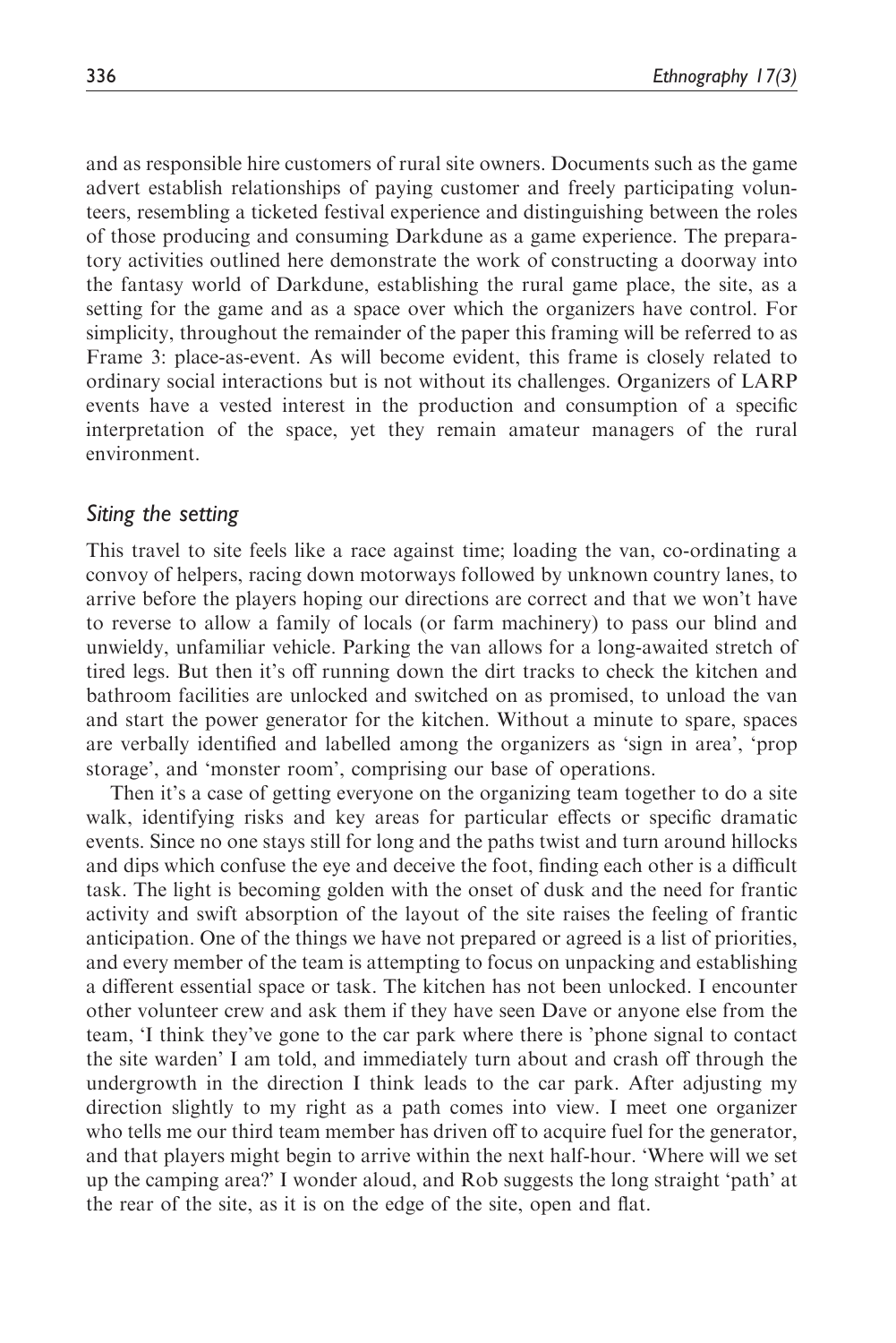We need to leave someone near the gate to direct the traffic of arriving players to the sign in area and camp (in order to keep them away from the monster room), so I walk back to the central building and send down a volunteer in a high-visibility jacket who is not part of the organizing team. The remainder of the crew are already erecting a marquee to house the monster room, where the costume and makeup supplies are stored. All the 'enemy' roles will be briefed, costumed and made-up here. About half an hour later, three out of four of us have finally managed to be in one place and set off to agree where the adventurer's route will start in the landscape. Early arriving players are checked off as players or crew against the booking list and once payments for players and catering are collected players are told to meet near the main building (and crew by the monster room) once they have set up their tents, changed into costume and are ready to begin the game.

The activity in the rural location described above demonstrates further attempts to frame the rural space as a game place under the control and direction of organizers. From my perspective, compared with the previous experiences of the other game organizers, the unknown location of the site and the path layout presents an additional challenge to be overcome in establishing my organizer credentials. Nonetheless, in focussing my activities on managing player's arrival and camping space I throw myself immediately into engrossment in this frame.

Designating entry points to camping space and outlining game spaces as distinct from narrative spaces is a clear part of Frame 3: place-as-event. Yet this additionally engages with behavioural norms and symbolic boundaries well-known among the community of participants from previous event experiences. A volunteer standing in a high-visibility jacket by the entryway directing traffic is one of the first symbolic up-keyings for those arriving that they are entering a managed event place, as is the checking-in process, payment and setting up a camp. As they are directed to specific spaces, participants communicate and construct a different understanding of place and behaviour which reflects a distinction between 'producing' roles (crew) and 'consuming' roles (players). The 'monster room' and 'prop storage' areas are crew-only areas, and although players may well stray into these spaces, the distinction being drawn between the differing roles will result in divergent experiences of the site.

The activity of costuming has not been expressed in detail in the above account, but this practice keys the boundaries of both Frame 2: the ludic experience, and Frame 1: the narrative. Costume presents a symbolic resource in LARP activity as dress and uniforms do in everyday life (see for example Goulding and Saren, 2009; Pratt and Rafaeli, 1997; Roach-Higgins and Eicher, 1992). Conventions in UK LARP require that players make or purchase their own costumes, while crew undertaking 'monster' roles are only expected to wear basic and practical clothing that is suitable for the genre. Organizers, referees or other crew roles are usually marked out in an agreed way using high visibility jackets, specific coloured markers or armbands. In the initial flurry of activity as game participants arrive, the costuming distinctions between players and crew learned from previous event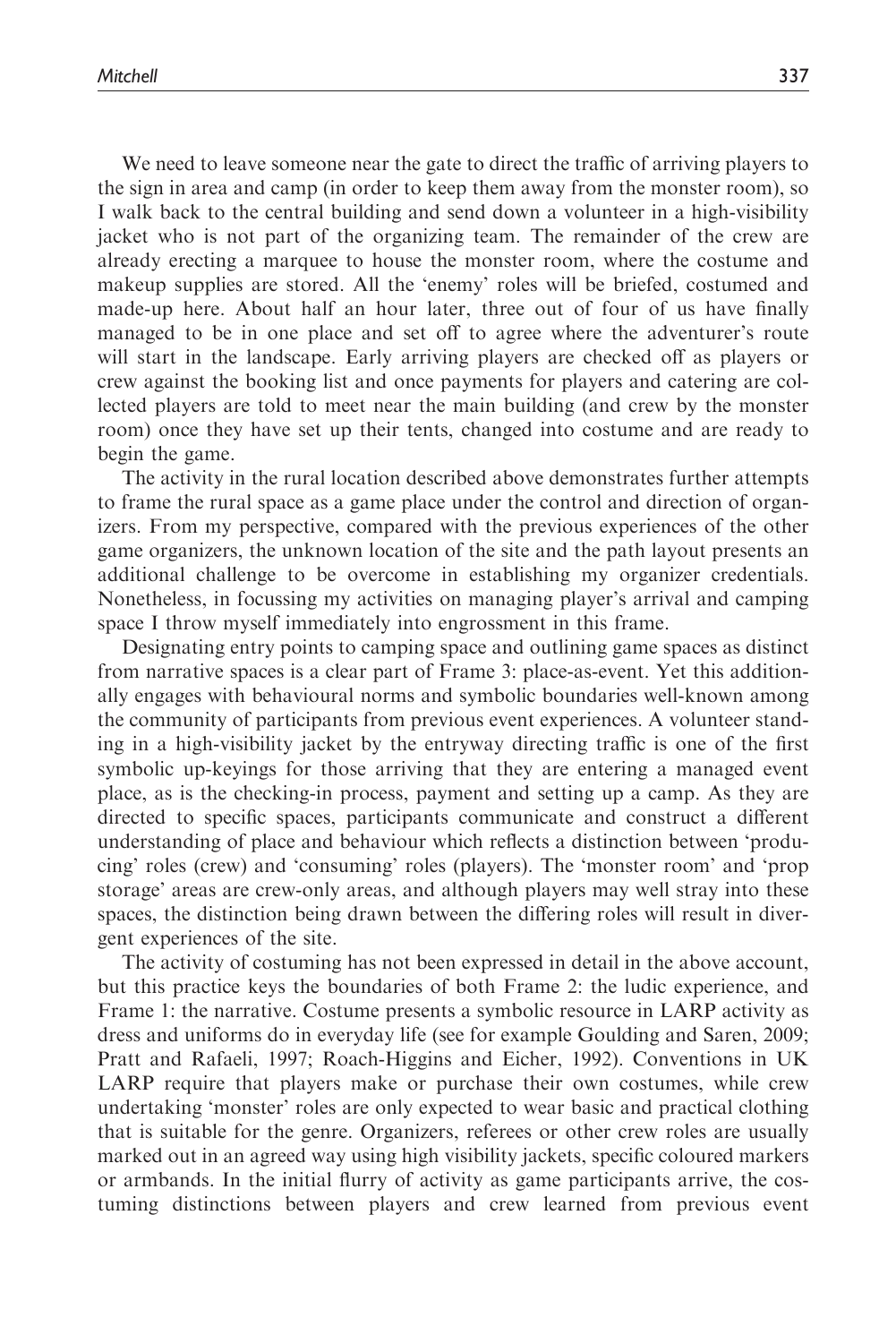experiences act as passports to different game areas and as keyings to behaviours appropriate to their different ludic functions. Engrossment in this frame is highlighted in subsequent excerpts but, as will be evident, once the game is underway it is often difficult to distinguish between ludic and narrative frames, as shifting between frames can be swift and dynamic.

#### Framing the ground

As time moves on and the daylight begins to wane, I become increasingly anxious about my lack of knowledge of the site. The narrative of Darkdune requires that the characters travel through tunnels and caves to surprise their enemy, but where can we locate such imaginary tunnels and caves? We intend the players to hunt down one such enemy concealed in a hidden cave, but a volunteer performing the enemy role waiting there may have to wait for several hours to be found. The space cannot be left empty as otherwise it may be discovered and considered uninhabited. And if the volunteer is waiting long we must attempt to ensure their comfort from the elements. A wooden building stands among the trees, but it is obviously a building and not a cave. Tomorrow, the characters of Darkdune will establish a small encampment a full day's march from the cave, but we have only one building in this world to use, and though I do not know its location I doubt it will be so considerate as to move overnight.

At last, I manage to meet up with some of the other organizers. Several of the long-serving members of the organizing team (including Charlotte and Dave) used to know this site really well and I hope they know how best to use the layout. They suggest we take a look at some scrubland as a good place to start the game, but to their surprise, areas that had been clearings now appear as overgrown copses of young trees surrounded by effervescent explosions of saplings, bramble and fern. Old paths are now constricted by offensively fruiting and thorned gorse and although I suggest we could cut them back given time, these now have to be considered unusable as throughways or settings for mock combat. Other paths have disappeared entirely. We agree that by draping the outside of the wooden building in cloth, it will look more like a cave in the dark, and if we put some lighting around it this might encourage players to investigate. As the sun begins to set on our appraising walk of the site, we also note the enclosing gloom beneath the trees. We realise that the flora of the site has considerably matured, and our usable space for gameplay has consequently decreased.

Decisions have to be made quickly, and our plans for the locations of key narrative scenes amended. I occasionally join the game, or we send in a volunteer, in the role of a Darkdune 'scout' to walk the players in circles and create the illusion of progress in an infinite world.

The manipulation of the materiality of the setting to frame a meaningful experience of the rural space as game and narrative place is a significant part of the event organizers' activity. What is evident here, however, is the struggle to reconcile the demands of the setting and multiple planned frame 'laminations'. Along with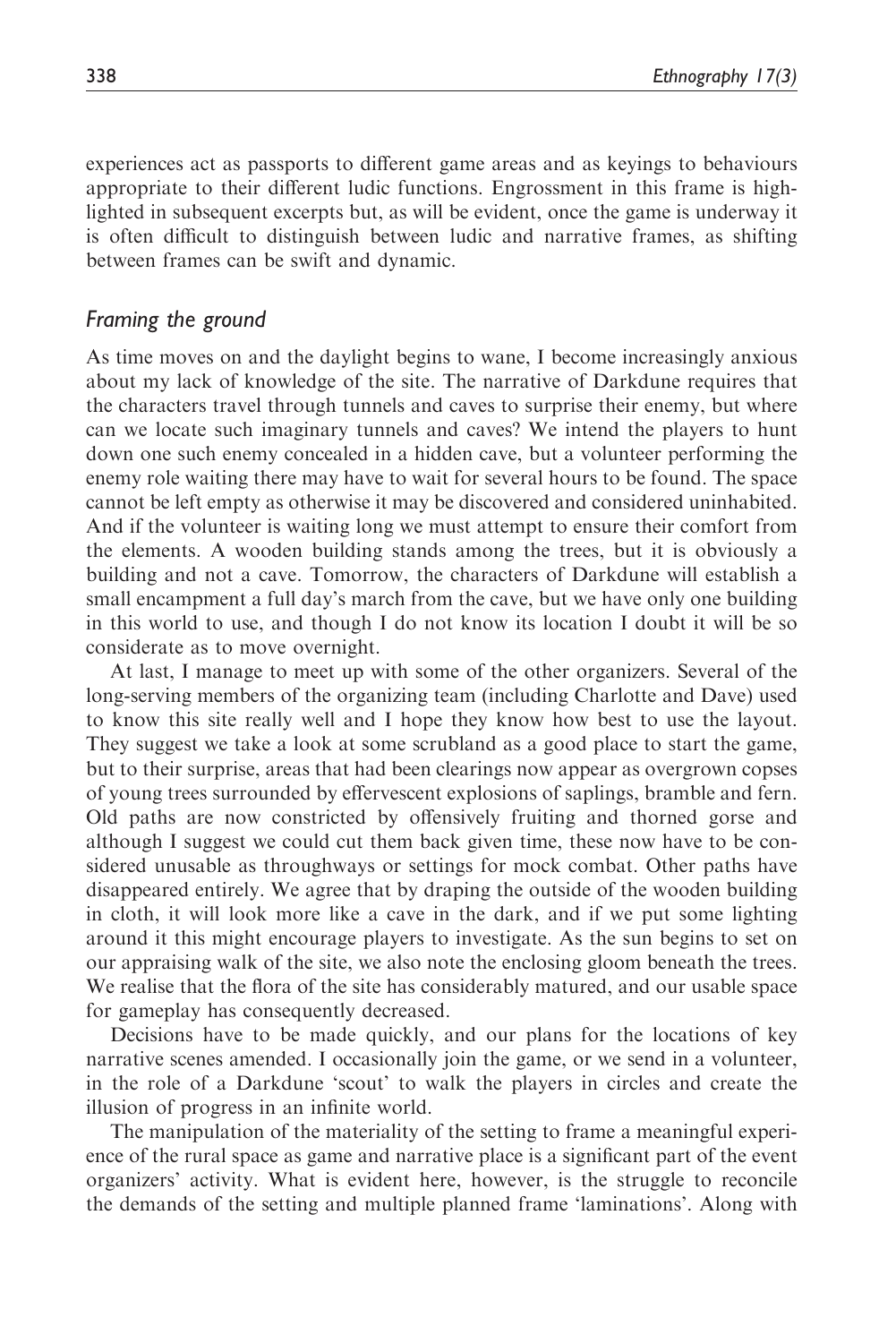the other organizers here, I am working to try to match up the characteristics of the rural space with that of the fictional narrative within the constraints of gameplay. This rural space presents several challenges to the organizers' attempts to key a ludic frame. The type of game planned for this event involves frequent combat. For reasons of safety and compliance with our public liability insurance, as well as protecting participants' well-being and game equipment, combat is staged around 'safe' areas of terrain such as broad pathways, clearings or open woodland. Evident here is the organizers' discovery that these areas have changed over time, or that their perception of them has been altered such that despite the narrative efficacy of our 'heroes' hacking through undergrowth, the likelihood of first aid incidents and other problems (such as the limited success in attacking gorse with a foam sword) would definitely challenge participants' engrossment in the game.

As the area is identified as out of bounds for gameplay, fewer varieties of playing space are available and the organizers' concern in establishing symbolic resources for engrossment in the narrative frame is evident. This highlights contradictions between the keying practices and symbols appropriate to these two frames. As the narrative is part of a fantastical genre, the interpretation of the experience in terms similar to fantastical tales of epic journeys and heroic deeds calls for a variety of scenes and encounters indicating progress across an landscape and through a (preferably well-paced) storyline. Such narratives allow for claustrophobic or open spaces, surprise attacks by different enemies and a wide variety of natural features. Leading a group of around 40 urban-dwelling individuals in fancy dress through the woods with some eagerness to engage in mock battles, on the other hand, requires that thought be given to safety, the concealment of enemy monsters and the need to prepare set-dressing and to brief referees on special effects.

The game crew attempt to exert control over how the rural space will be experienced by negotiating the site's hazards, modifying the appearance of buildings and improvising narrative roles performed by crew to direct the interventions and interpretations of the landscape in the framing of the game and narrative. Later, as I take on the role of the scout, I engage explicitly in directing players' attention away from the accidental repetition of a route: 'although this tree looks just like the one we just passed, that's the danger of this forest! You see, it tricks ya! Good thing you've got an experienced scout like me ta show ye the way!' Nonetheless, despite efforts to exert such control over the interpretation of the rural space, several disruptions to the anchoring of these activities intercede.

#### Disruption one

After a short pre-game briefing on safety to all participants, excitable fully costumed and made-up players are taken to the starting area. Enemy 'monsters' who have been costumed and briefed on their character motivation and activity by the team in the 'monster room' are taken by a different route to be placed ahead of the players by a game referee in a safety appropriate high-visibility jacket. After Charlotte explains to the players that their characters have been travelling through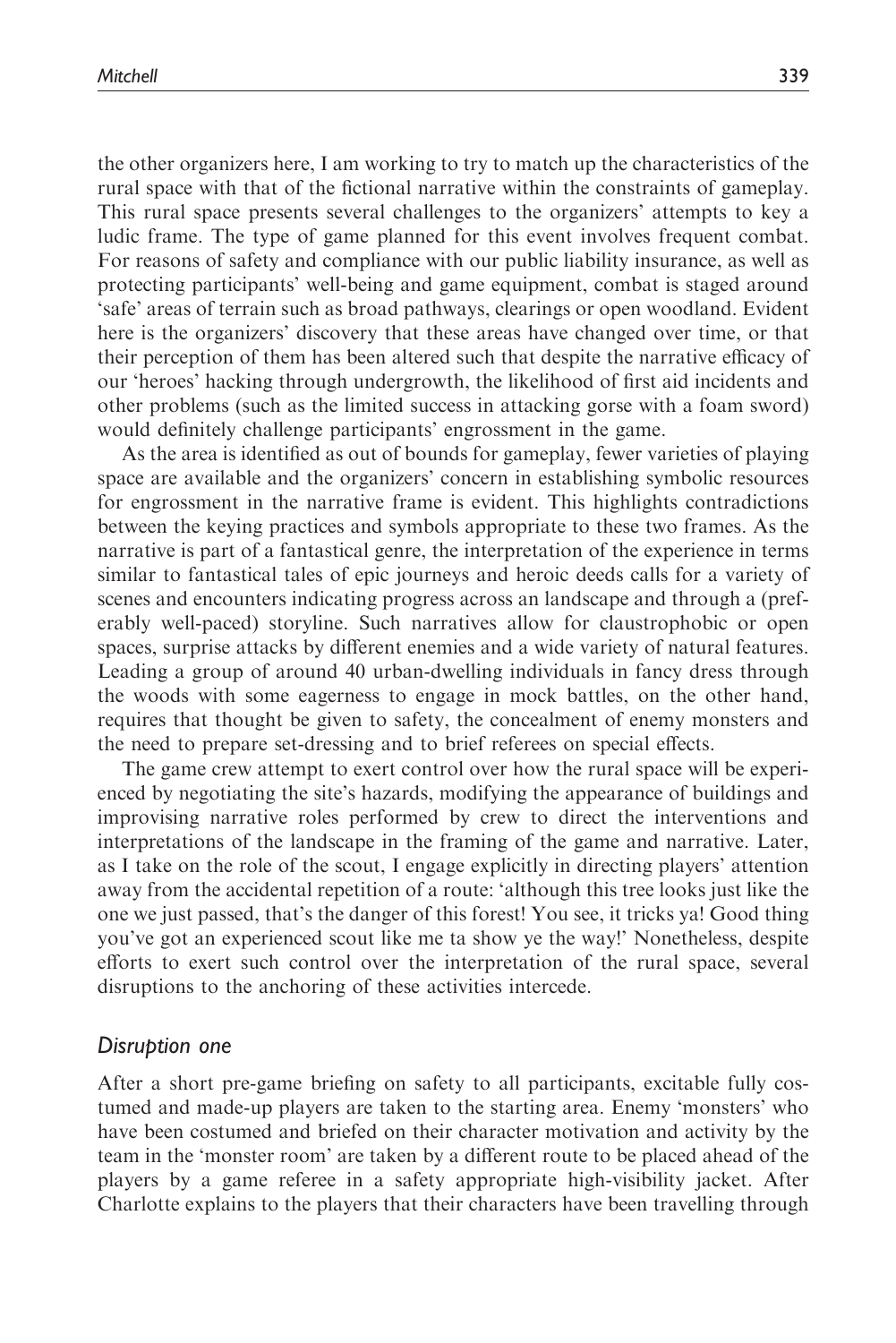tunnels for about a day and are nearing the exit, she shouts 'time in' and Sophie, the player of the Warleader character in charge of the group, starts to improvise about information received from 'earlier scouts', barking 'we should be looking out here, the levels of the tunnels nearest the surface always hold dangers! Once we get outside let's start looking for our scout ... we need to find a defensible position!' The sandy route ahead is initially easy to spot in the remains of the twilight, but as the game progresses and players move beneath the trees, the last hints of light are extinguished. A series of combative encounters representing beasts and horrors continue to attack the characters and once slain are returned as fresh enemies to beset them in waves. I am called out by radio to support this combat and quickly grab my jacket. I take a torch with me, but the light is disorientating as I stumble across the deceptive terrain. I turn in response to hearing shouted voices and discover myself immediately in the players' path. Scrambling aside, I hear someone swear and curse as their limited night vision was ruined by my torch. I quickly point it at the floor and fumble to find the switch, eventually turning it off to see only a few tiny chemical glow lights distinguishing blindness from blackness. There is neither moon overhead, nor starlight, and even after allowing my eyes time to adjust there is little I can see. On the final day of the event, after the game is complete, Steve as representative from the organizing body chastises the team over safety and for neglecting to plan for the near-total darkness of the site.

Once the game has begun, the explicit use of cues by participants to up-key and down-key between the game frame and the frame of the Darkdune narrative world can be seen more clearly. The detailed costuming and makeup applied by both participating players and enemy 'monsters' provide significant and transportable resources to create a portable setting within the woodland, encouraging interaction in Frame 1: the narrative. Charlotte's explanation of the experiences of the characters in Darkdune immediately before the start of the game encourages participants to bracket everyday interpretations and even those of Frame 3: placeas-event. Her shout of 'time in', a specified game term, marks the start of gameplay and 'up-keys' the game Frame 2, yet the narrative element of the introduction also offers the opportunity to participants to up-key further to the narrative Frame 1. Given the choice between interpreting interaction within the game frame and that of the Darkdune narrative, 'Warleader's' immediate comments and tone subsequently position interaction clearly in the narrative world. At this point, participants are thoroughly engrossed in the narrative frame of interaction, though organizers such as Charlotte, by their lack of participation in the interactive narrative and uniform of modern high-visibility jackets remain within the game frame.

The sheer darkness of the site at this juncture is a double-edged factor in the interaction of participants. Shrouding the players' perception of their surroundings encourages engrossment in the narrative frame; the belief that despite the woodland setting, the characters of Darkdune are really traversing a dangerous subterranean underworld. However, the very same low lighting conditions of the site, far from urban light pollution and oppressed by mature woodland, simultaneously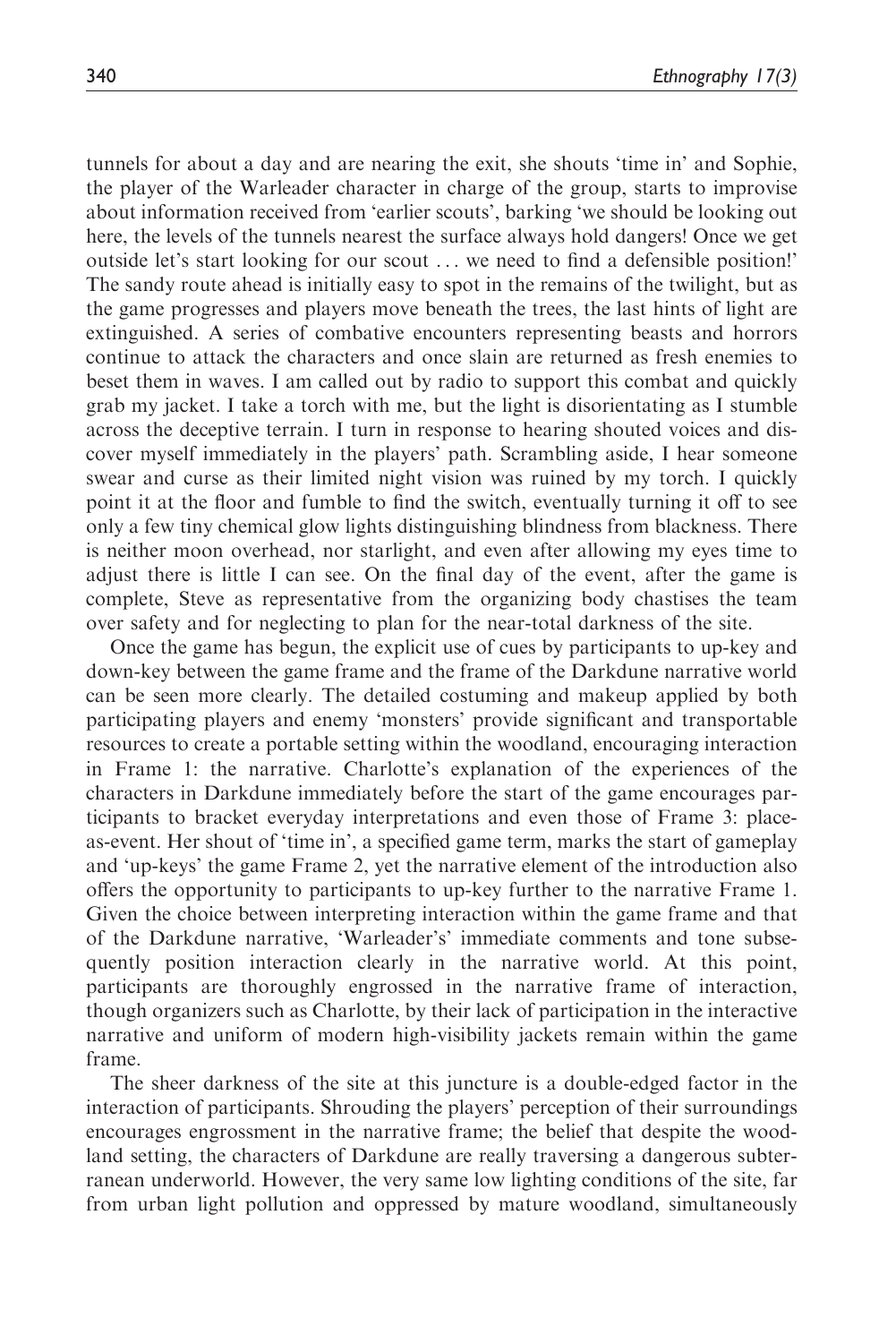facilitates and disrupts framing activity. High-visibility clothing is used to distinguish referees as 'invisible' to the narrative as part of the game, enabling players to react to this symbolic cue as an invitation to bracket their actions. High-visibility is therefore something of a misnomer, and in these dark conditions all referees are carrying some form of light to be identifiable to players and crew. The player characters disattend these lights and carry few of their own, relying upon their position as heroes of the narrative world to overcome obstacles. My stray torch interferes with this enactment, destroying the limited night vision of the players and down-keying the interaction to one temporarily outside of either the narrative or game frame, as participants return to their primary interpretations. For a moment, this crowd is a blundering mass of blinded individuals in a foreign and potentially hazardous rural environment. This not only disrupts the fragile narrative and ludic frames (Frames 1 and 2), but also momentarily challenges the definition of the situation as (Frame 3) a controlled and managed event.

## Disruption two

The first day had passed with only minor organizational difficulties for running the game, including one vehicle breaking down in the player area shortly before the game began. Luckily the owner had managed to 'limp' his car back to the car park just outside the site entrance, which served as access to the dunes and a nearby historical monument. We had just finished breakfast and participants had begun to return to their tents to put on their costumes for the start of the game when Charlotte received a complaint relayed from the site groundskeeper. The owners of the car park had no agreement with the event site and had sent a representative to collect payment for the additional cars parked there. No one knew how much this was. I was sent with cash to pay for the van while players were given the uncomfortable news that they would have to delay their game and pay for the privilege of the use of this private land in addition to their game fee. Most were less than impressed. When I arrived at the gate to the site, a small number of people had arrived before me and were waiting next to a small and unfamiliar rust-rimmed white car parked across the exit road, where a glum looking man in his early twenties sat in the passenger seat. He was taking parking fees from equally gloomy-looking costumed players and scribbling out what looked like hastily printed tickets. One player asked if the price was for the whole weekend and the man stared at him, before stating that he would have to buy two tickets. After paying for the van, we then co-ordinated player vehicles being moved into the grounds of the site for those who did not wish to, or were unable to, pay the fee. This incident represents an overt conflict of interpretation between the visiting hobbyists and the local landowners, and again demonstrates a challenge to the framing of the activity as a legitimate and managed leisure event set within the countryside.

As part of the event framing, game organizers work to exclude material cues from the setting, such as a broken-down car, which might encourage down-keying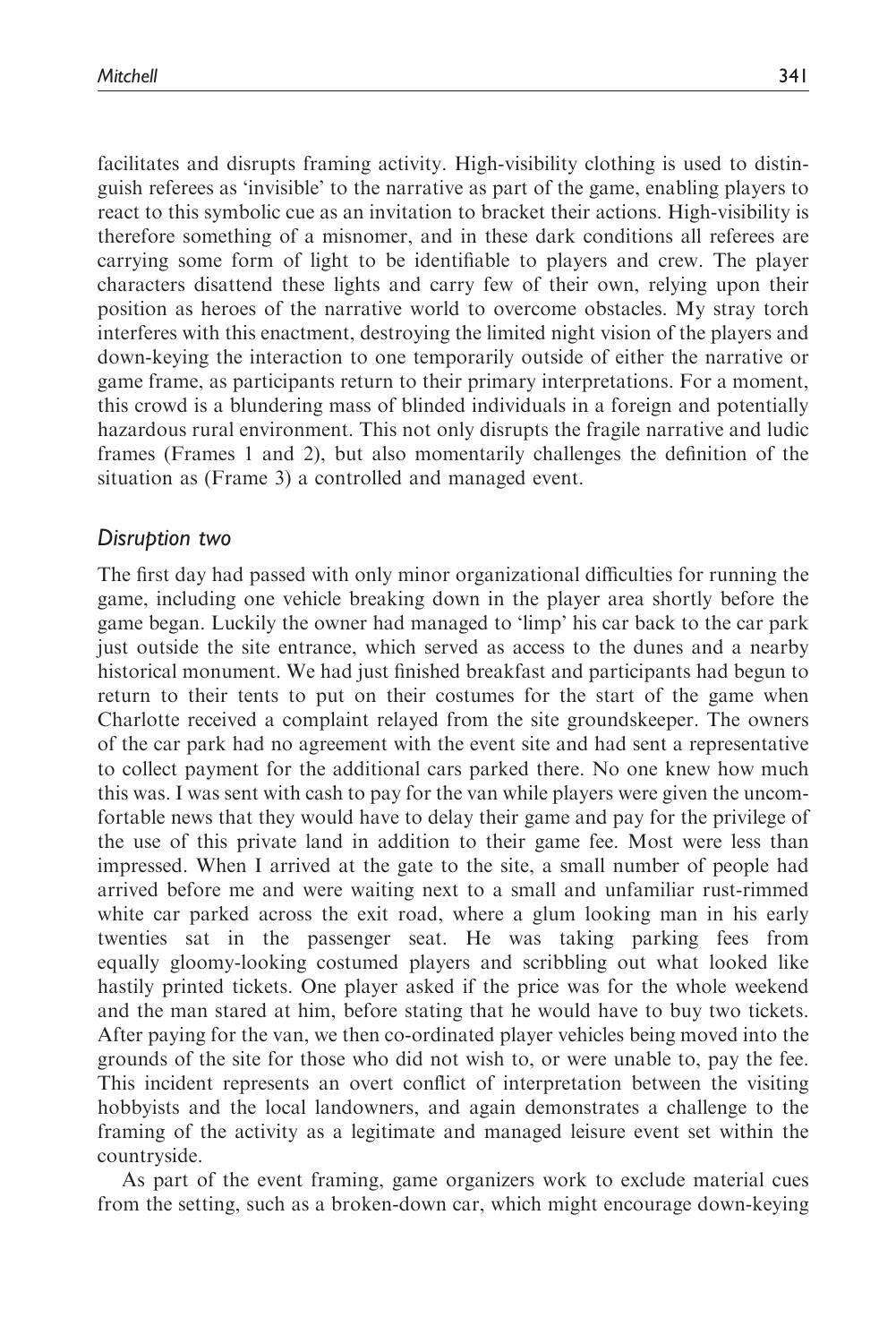to the primary framework; an interpretation of the interaction as reality, not game or fantasy. Yet the economic relations of the local landowners present an unarguable interpretation of land use as part of a practice of rent charges, and this is not considered in conjunction with the benefits gained by the property next door. The negotiation with owners necessary to facilitate bracketing that established 'primary framework' of the everyday understandings common to social interactions around access to and use of premises was presumed by participants as part of the preliminary work undertaken by the organizers. The need to return to that primary framework, consequently returning to the world that participants had worked hard to bracket out of their interpretations, resulted in disruption for all concerned. Significantly, as an activity as frequently associated with urban as with rural space, this disruption strongly affects the experience of the rural environment as just another paid-for service or attraction, imposed by the local owners on the possibility of alternative interpretations of the rural environment as a fun or fantastical place. The transaction disrupts the carefully established distinctions between participants and organizers, players and crew, and consequently challenges organizers' roles as mediators of the setting and its meaning for the participants. This has the consequential effect of destabilizing the game and narrative frames.

#### Disruption three

After the darkness of the first encounter we agree to position some lighting at the other end of the site, diffused using fabric to prevent unsafe glare. The game is in full swing on the other side of the site, but we should be able to carry the generator along the narrow pathway that circles down the rear side. Four of us are struggling through the woods against the undergrowth carrying the heavy generator when there is a radio call from Steve – a distraught player has approached him having been disoriented by the dark woodland and has driven their vehicle off the road when leaving the site. Dave swears under his breath and rushes off to deal with the emergency. There is some confusion at the time, as no players are known to have left site. It later becomes clear that the person in distress is not a player at the event, but had visited friends on site earlier that day, though this is not clear to Steve. Steve directs the not-quite-player away from the gameplay area to the warmer and well-lit kitchen while Dave covertly enquires among the players until he finds someone with a large vehicle and towrope. They then all set off on a journey of a mile or so to find the car. Several hours later, Dave and Rob return to site in poor spirits having excavated the abandoned vehicle using shovels and with help from the player with the towrope. In their absence, we have set up the lighted area and the game has continued more or less as planned, though once again Steve is disappointed in our planning.

This final disruption demonstrates that challenges to the framing of the activity as event, as game and as narrative come not only from native countryside dwellers or unexpected features of the rural space. Here, an individual with connections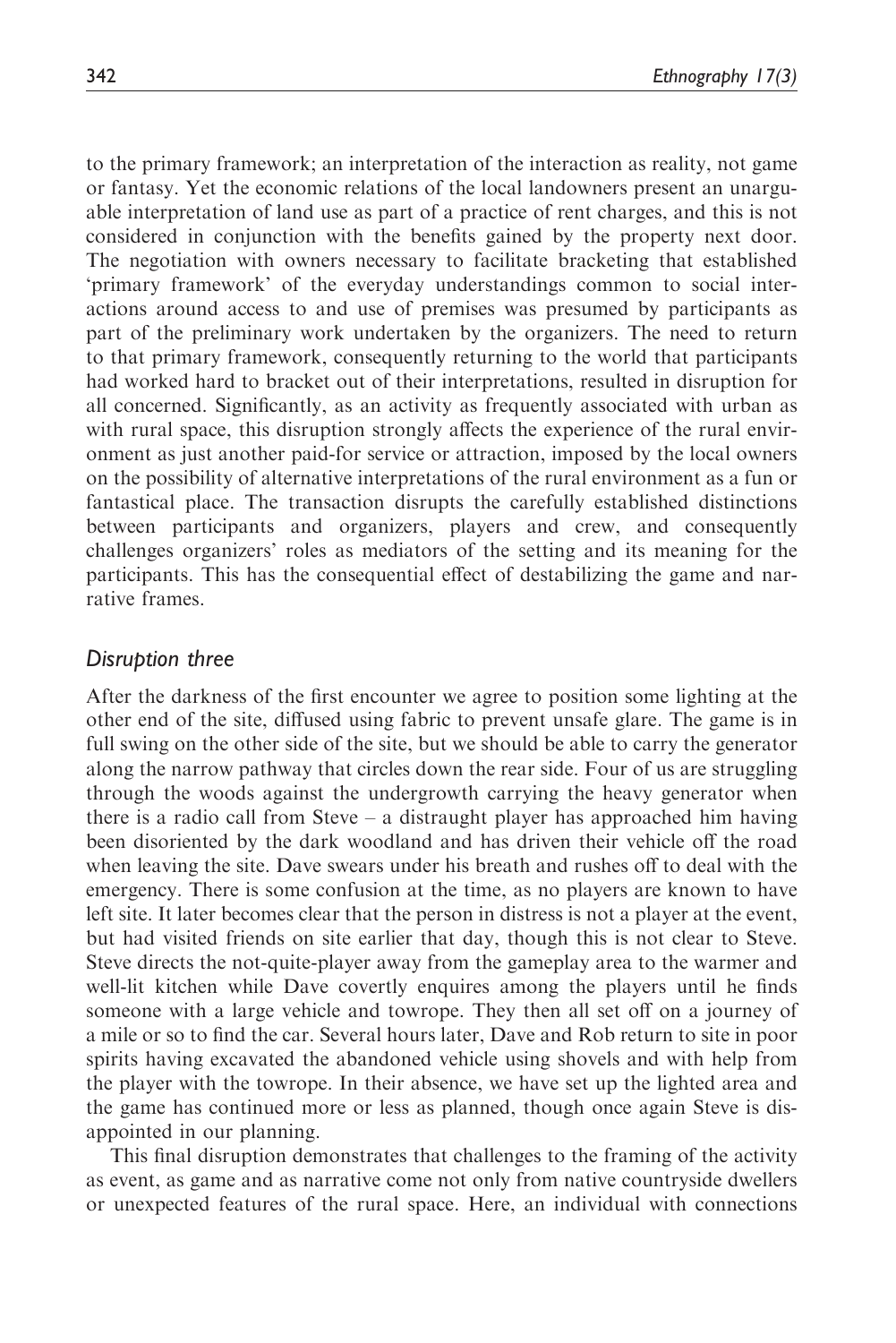within the player community disrupts the framing activity (for the organizers and some players) partly as a consequence of their 'bridging status'. Steve's radio call demonstrates an interpretation of what is going on as part of the event frame (Frame 3), an interpretation facilitated by the identification of his position as an authoritative one. To maintain that frame and avoid disruption to player engrossment in further up-keyed frames he contacts Dave by radio and directs the distraught driver away from player space, to an area that is both 'backstage' and full of the comforts associated with normative primary interaction frameworks. Dave and Rob's subsequent recruitment of help and resources to go off-site and help the driver uses ludic conventions and behaviours accorded to referees that allow some participants' behaviour to be disattended without breaking frame, yet their own experience is one of frame collapse. As a consequence of the ambiguity between the event framework (Frame 3) and primary frameworks, they have been compelled to perform actions beyond those they understand as event organizing. As they see it, the terrain and people beyond the site are outside of their control or responsibility. Nonetheless, their capabilities to maintain frame (Frame 3) are questioned by Steve over this ambiguous issue.

These disruptions, as they have been seen and recounted from the perspective of an organizer, may overemphasize boundaries between frames and the role organizers or the countryside setting play in their maintenance. Importantly, local businesses, crew and players engage significantly in keying practices to manage smooth transitions between the different frames, as discussed below.

#### **Engagements**

Despite the main concentration of our efforts focusing on the backstage areas onsite, fuel for the generator had to be acquired from a local business reached by car. Dave returned with the fuel looking somewhat bemused and told us of his surprise on learning that the staff at the tool hire store were all well-informed about the hobby and had asked detailed questions about this weekend's storyline. We agreed that the business must have regular LARP visitors, as the nearest place to buy fuel for the site.

The monster room was becoming chaotic as groups returned and were sent out again, but there was often time to spare when moving into position or lying in wait for players. Moving a group of monsters into position they discussed with the referee why the 'bad guys' would choose a particular copse of trees or how best to use the ground to tactical advantage, looking for a closer link to the story. They also did other things to adapt their environment in line with the demands of the dramatic narrative even where it caused discomfort or damage to their equipment. Some monsters modified their basic costume with loose woodland grasses and twigs. One role a monster played involved resembling someone who had been 'surviving' in the wilderness for a few days, so they spent time smearing mud and grass on parts of their face as well as their costume. Some 'scouts' spent time attempting to emulate the calls of local birds to communicate their position.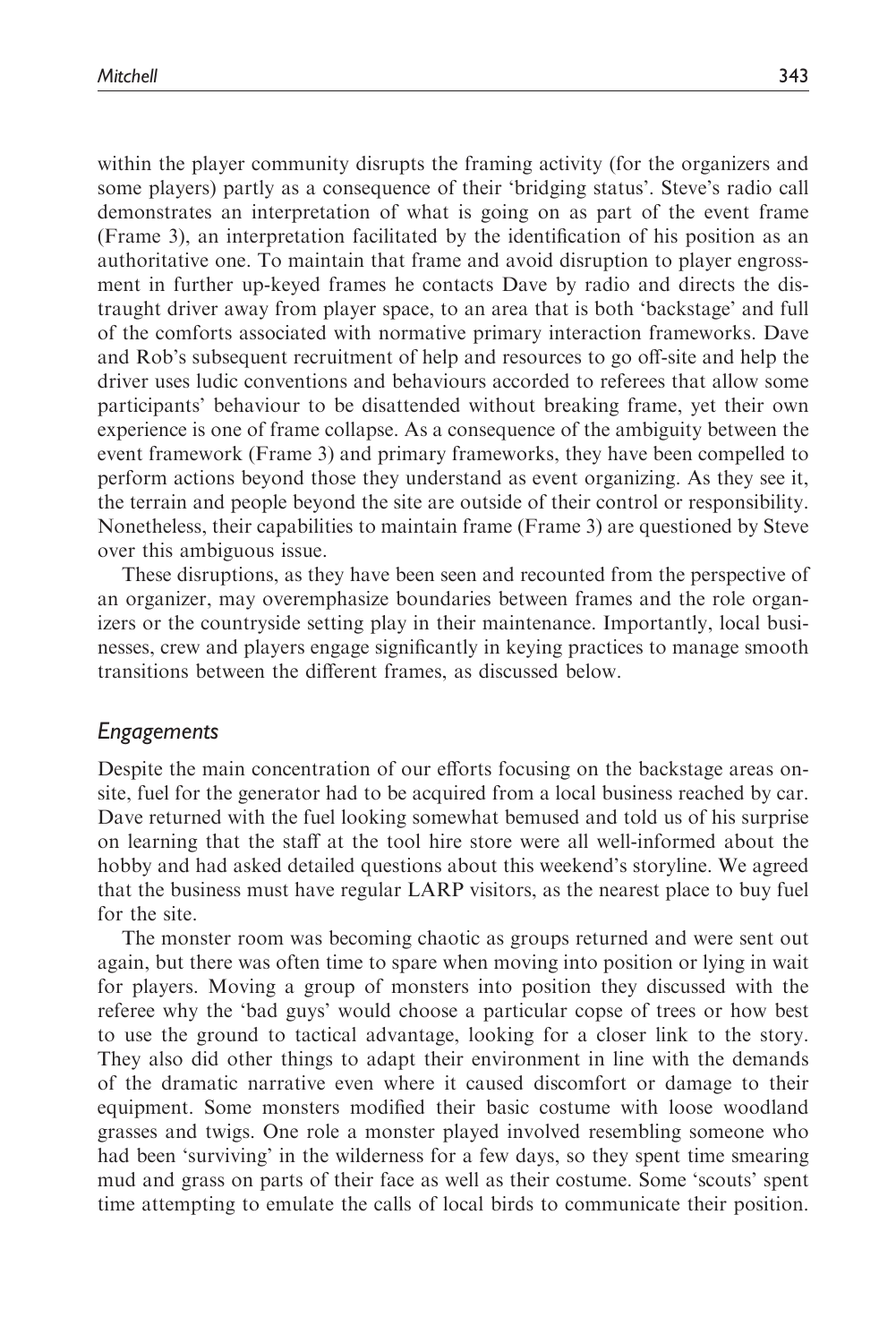Notably, one group constructed sand, leaf and charcoal 'remains' to be left behind when the players inevitably defeated and 'killed' the enemy earth, air and fire creatures they were representing.

As the players moved forward to face a group of dangerous trickster magical creatures, two referees hidden in the undergrowth set off green smoke bombs, which quickly filled the area. The referees then moved among the players, informing them quietly that the smoke caused a game effect, paralysing the characters. Meanwhile, the enemy monsters advanced through the smoke, ready to take advantage of the players and their characters' foolhardy behaviour. Later, we set off white smoke canisters in a narrow valley, and the light breeze caused it to drift slowly uphill towards the player group. The group swiftly began to retreat as Warleader screamed for them to stay out of the mist.

In the final battle, which took place outside of the site in a public area, enemies poured out of three hillside locations towards players defending a central area. As these monsters were despatched, the volunteer monsters raised their arms to mark them as deceased and trudged back up the hill to re-enter the fray anew. Three characters died by self-adjudication of the game rules. The referees were at the heart of the skirmish monitoring safety, while many of the volunteers (including players who had withdrawn from the game earlier due to injuries requiring first aid) were engaged in patrolling the boundaries of the skirmish and preventing interruption by members of the public walking their dogs. Most of the dog-walkers and other tourists waited awhile to view the battle, seemingly reluctant to pass by the space or otherwise disrupt the 'show'.

# Discussion: Framing and setting – countryside as a resource for context

Studies of rural tourism have challenged rural leisure as experiences of place whereby visitors might participate in a 'natural' and unmediated experience of 'the countryside', identifying the contested and political nature of such debates (see Ateljevic, 2010; Darby, 2000). Such framings of rural experience key certain features as symbolic and bracket others to be disattended just as Darkdune does. This does not, however, discount the significance of rural materiality and a plurality of active framings built upon it by both local and visiting persons. The accounts of Darkdune highlight the collective work implied in establishing normative understandings of three frames and, in particular, the impact of a variety of physical elements and material symbolic resources.

As the experience of organizing this event confirms, LARP as a leisure activity relies upon the creation of an event experience, and is reliant on the production and maintenance of frames such as 'place-as-event' in co-operation with the environment. This involves a level of control over the physical and social setting. Goffman refers little to setting in *Frame Analysis* (1974), the term being used vaguely in line with the dramaturgical metaphor of his earlier work *The Presentation of Self in* Everyday Life (1959). Broadly, however, setting refers to either the physical or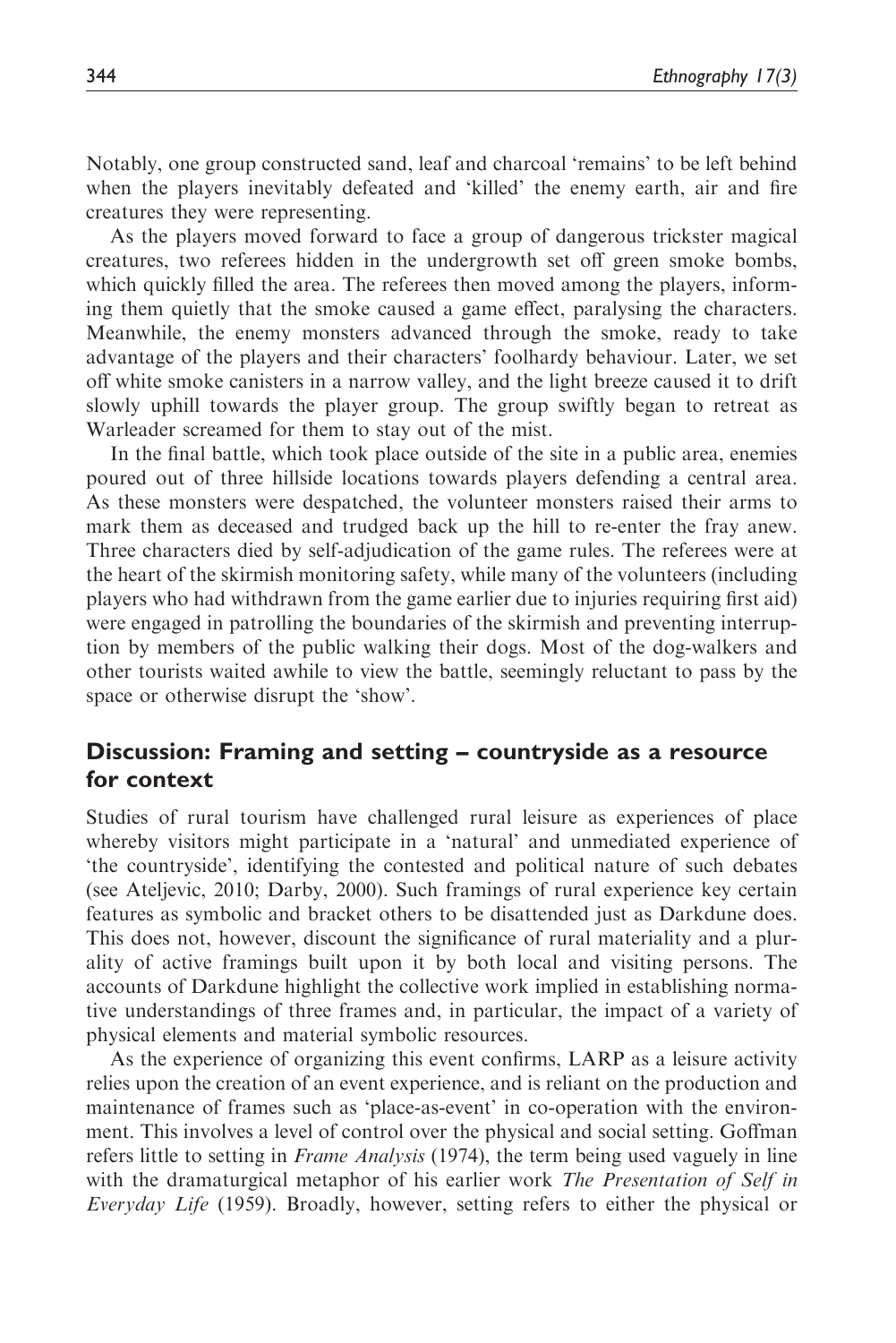social surroundings within which the interaction takes place. In The Presentation of Self, Goffman draws attention to the significance of settings in maintaining a personal identity 'front', and identifies how the static nature of settings and control over them could present significant problems to the maintenance of a clear identity in different settings. In Frame Analysis, Goffman also explores the relationship between transformative frames and the 'unstaged world' with the following metaphor: 'a cup can be filled from any realm, but the handle belongs to the realm that qualifies as reality' (Goffman, 1974: 249).

In the depths of Wales, the symbolic interpretation of fallen leaves or burned charcoal as natural woodland litter, as a resource for set-dressing, as a symbol of game success or a resource for improvising narrative is all a consequence of different keying practices indicating the relevant interpretive approach. Importantly, however, the same leaves or charcoal are present in all of these transformations. Social setting is a little more complicated to distinguish from frames, yet in the comparison between the car park attendant and the employees at the tool hire shop it is possible to identify similar local workers specific to the setting. Their approach to and engagement with the framing activities of the LARP organizers, however, could not be more different.

That the appropriate symbols need to be in place to support keying of frames is clearly evident in Goffman's work. It is significant in this setting that these symbols have to be managed to support multiple frame laminations. In the disruptions examined here, unexpected intrusions or the failure to successfully manage or bracket these events result in disruptions to the experience of place-as-event, as game and as narrative. Tangible intrusions such as the overgrowth of the undergrowth and the darkness demonstrate how each frame transformation relies upon the stable achievement of the success of the previous frame attempt, with the whole reliant upon a compatible base of participants' primary frameworks and the setting.

Specific to the leisure activity of LARP described here is the emphasis on mutual, or intersubjective, framing. This supports Scheff's (2005) claim that use of frame analysis can provide a detailed analytical understanding of the construction of context. Context can thus be defined here as the sustained endeavour of multiple actors (including elements of the setting in this definition of 'actor') to maintain (three) intersubjective frames through complex keying practices. Examples such as the keying activities of Charlotte and Sophie ('Warleader') highlight how individuals pick up and respond to each other's keying practices, extending them in order to promote interpretations which they infer will be the same as those of the people around them. This level of collective engrossment in the laminated frames in this setting can be understood as the co-created Darkdune context.

The nature of LARP as a leisure activity aims to promote significant and sustained engrossment, as is common in other leisure activities (see Csikszentmihalyi, 1975; Goffman, 1961). In pursuit of this engrossment, the work of maintaining and keying frames is undertaken using the resources of the physical setting available and in reference to the broader shared history and normative practices of the player community. Conventions around costume, in-jokes and references to shared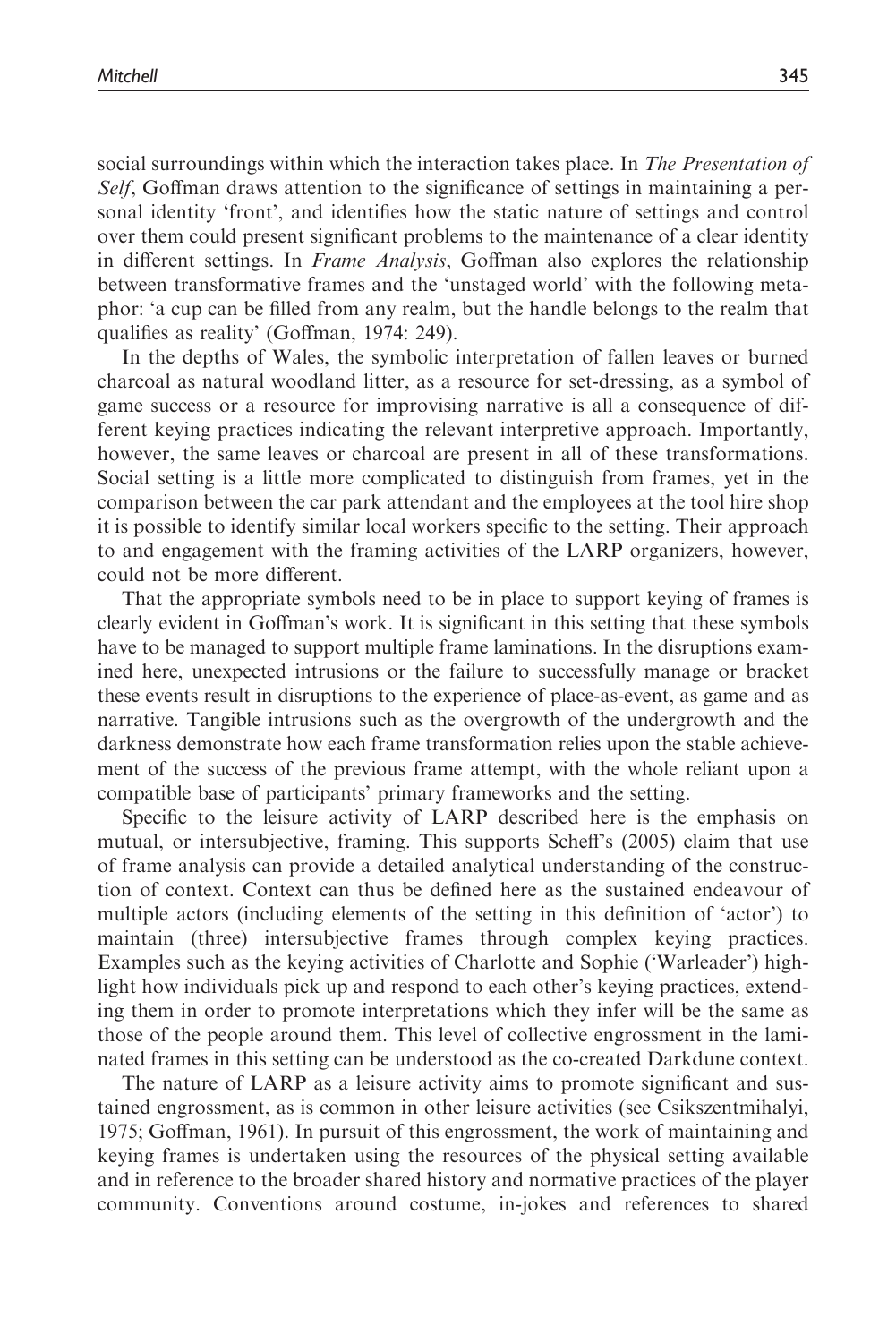cultural tropes all play a part in the specific social setting that permeates framing activities. It is this shared social setting which supports the confusion underlying disruption three, and which is expected to be absent from the interactions with the tool hire staff. Considering this lack of a shared social setting, the persistent location of these events in rural spaces seems inadvisable. Yet their remoteness, presenting many difficulties for logistical organization, also decreases the likelihood of conflict with different contexts. In addition, the practices engaged in by the participants in order to bracket interactions with those outside of the event are often respected by members of the public, such as the dog-walkers unwilling to disturb the fantastical 'battle'. This may be founded on a broader cultural acceptance in the UK of the countryside as a place for self-expression and exploration by visitors (see Darby, 2000).

The symbolic flexibility of the physical setting also seems to play a significant role in the maintenance of the Darkdune context. Despite its disruptive capacities, the material setting is subject to fewer perceived transformations than the LARPers' more extensively manipulated urban or semi-urban home environments. The Welsh woodland can more readily be interpreted as a place for events of magic and mystery than a local park with clearly marked cycleways, electric lighting and restrictive bylaws. Yet it remains a setting that is an object of control for participants, which in turn presents situations of conflict and disruption for all concerned. Nonetheless, the role of the physical setting in the case of Darkdune highlights the potential for a plurality of contexts finding ways to inhabit the same space, provided some leeway is accorded to different framing practices.

#### Author's note

All names of research participants have been anonymised.

#### Declaration of Conflicting Interests

The author(s) declared no potential conflicts of interest with respect to the research, authorship, and/or publication of this article.

#### Funding

The author(s) received no financial support for the research, authorship, and/or publication of this article.

#### References

Agne RR (2007) Reframing practices in moral conflict: Interaction problems in the negotiation standoff at Waco. Discourse and Society 18(5): 549–578.

- Ateljevic I (2000) Circuits of tourism: Stepping beyond the 'production/consumption' dichotomy. Tourism Geographies 2(4): 369–388.
- Baptista LC (2003) Framing and cognition. In: Trevino J (ed.) Goffman's Legacy. Lanham, MD: Rowan & Littlefield, pp. 197–215.
- Bardzell S and Odom W (2008) The experience of embodied space in virtual worlds: An ethnography of a second life community. Space and Culture 11(3): 239–259.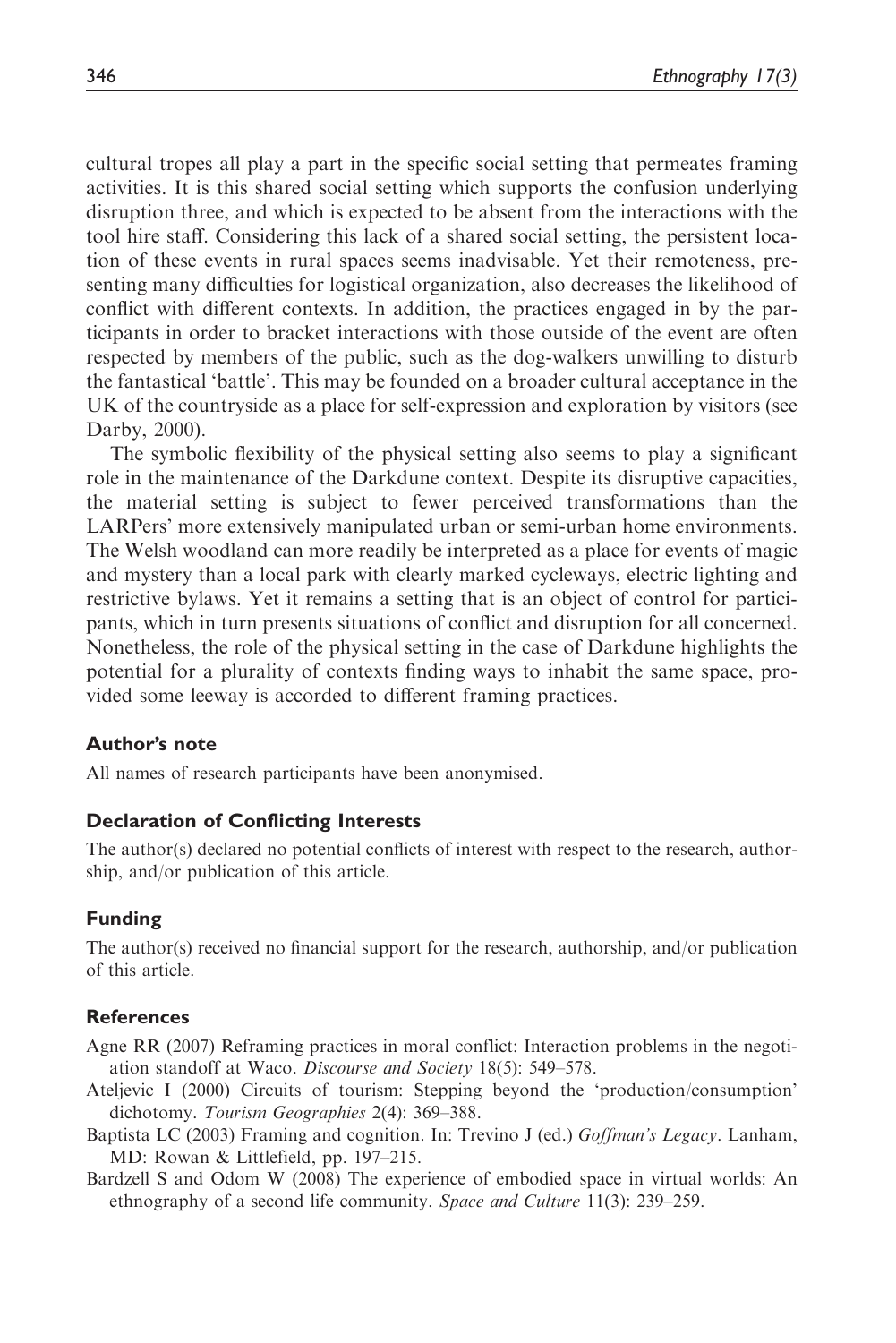- Bowman SL (2007) The psychological power of the roleplaying experience. Journal of Interactive Drama 2(1): 1–15.
- Bowman SL (2010) The functions of role-playing games: How participants create community, solve problems, and explore identity. Jefferson NC: McFarland & Co Inc.
- Brenne G (2005) Making and maintaining frames: A study of metacommunication in laiv play. Master's Thesis, Department of Sociology and Human Geography, Oslo, Norway. Available at: https://www.duo.uio.no/bitstream/handle/10852/15508/Laiv.pdf?sequence=1 (accessed 3 October 2014).
- Cantwell T (2009) Ten comparisons between UK LARP and French GN. In: LARP, the Universe and Everything. Knutepunkt. Available at: http://knutepunkt.laiv.org/2009/ book/ (accessed 16 April 2014).
- Coffey A (1999) The Ethnographic Self. London: Sage.
- Crang M (2000) Playing nymphs and swains in a pastoral idyll? In: Hughes A, Morris C and Seymour S (eds) *Ethnography and Rural Research*. Cheltenham: Countryside and Community Press, pp. 158–178.
- Csikszentmihalyi M (1975) Beyond Boredom and Anxiety: The Experience of Play in Work and Games. San Francisco, CA: Jossey-Bass.
- Czarniawska B (2008) Organizing: How to study it and how to write about it. Qualitative Research in Organizations and Management: An International Journal 3(1): 4–20.
- Darby WJ (2000) Landscape and Identity: Geographies of Nation and Class in England. Oxford: Berg.
- Dibbel J (1994) A rape in cyberspace. In: Dery M (ed.) Flame Wars: The Discourse of Cyberculture. Durham, NC: Duke University Press, pp. 237–261.
- Donahue M and Parsons AH (1982) The use of roleplay to overcome cultural fatigue. TESOL Quarterly 16(3): 359–365.
- Fine GA (1983) Shared Fantasy: Roleplaying Games as Social Worlds. Chicago, IL: University of Chicago Press.
- Glyptis SA (1991) Countryside Recreation. Harlow: Longman.
- Goffman E (1959) The Presentation of Self in Everyday Life. New York: Anchor Books.
- Goffman E (1961) Encounters. New York: Bobs-Merrill Company.
- Goffman E (1967) Interaction Ritual. Chicago: Aldine.
- Goffman E (1974) Frame Analysis: An Essay on the Organization of Experience. Boston, MA: Northeastern University Press.
- Goulding C and Saren M (2009) Performing identity: An analysis of gender expressions at the Whitby Goth Festival. Consumption Markets and Culture 12(1): 27–46.
- Halfacree KH (1993) Locality and social representation: Space, discourse and alternative definitions of the rural. Journal of Rural Studies  $9(1)$ : 23–37. (Available at: http:// www.sciencedirect.com/science/article/pii/0743016793900033 (accessed 26 November 2013).
- Harrison C (1991) Countryside Recreation in a Changing Society. Bristol: The TMS Partnership Ltd.
- Huizinga J (1949 [1938]) Homo Ludens. London: Routledge and Kegan Paul.
- Humphreys M and Watson T (2009) Ethnographic practices: From 'writing up ethnographic research' to 'writing ethnography'. In: Ybema S, Yanow D, Wels H, et al. (eds) Organizational Ethnography: Studying the Practices of Everyday Life. London: Sage, pp. 40–55.
- Hunt SJ (2004) Acting the part: 'Living history' as a serious leisure pursuit. Leisure Studies 23(4): 387–403.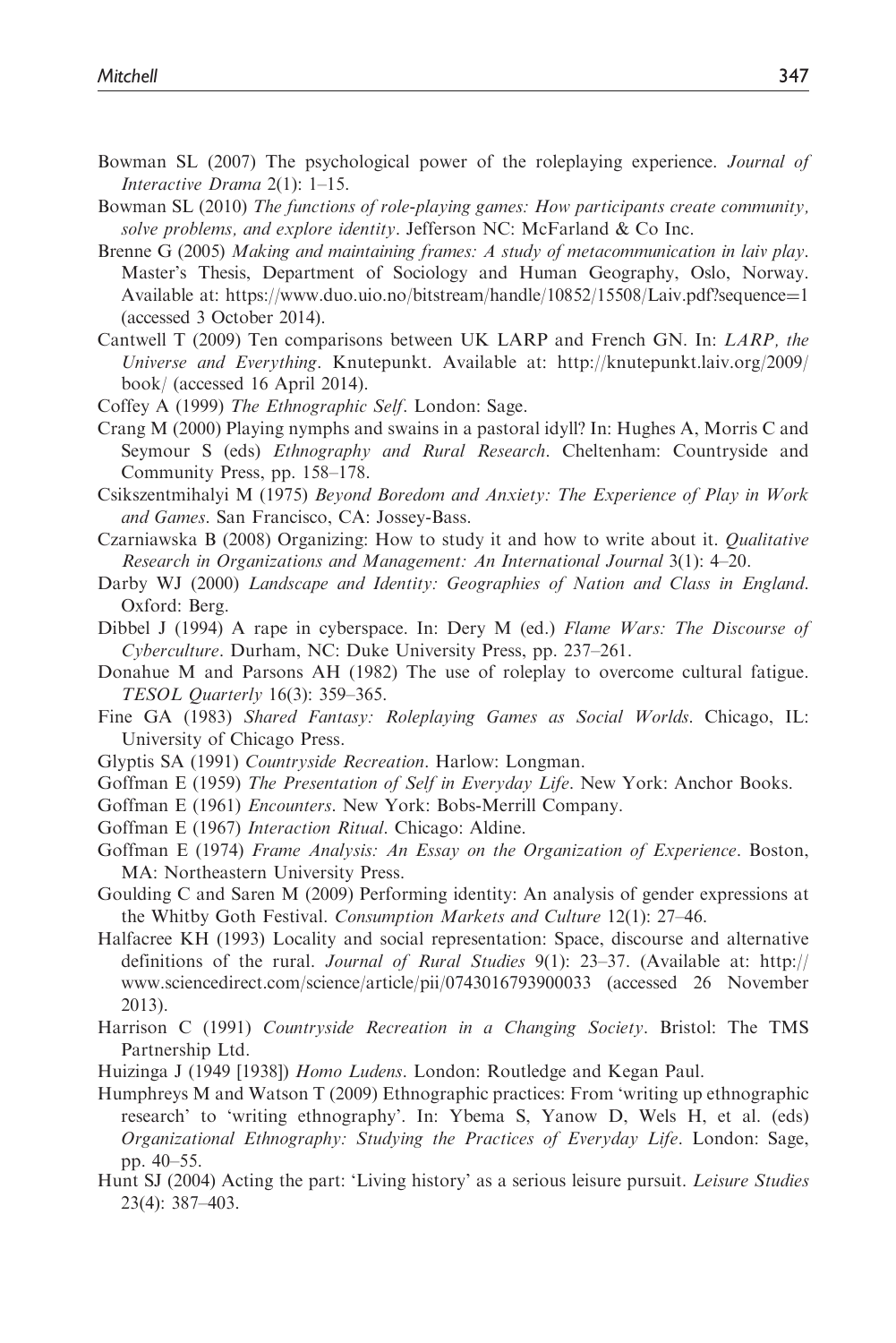- Isabella S (2007) Ethnography of online role-playing games: The role of virtual and real contest in the construction of the field. FORUM: Qualitative Social Research 8(3). Available at: http://www.qualitative-research.net/index.php/fqs/article/view/280/616 (accessed 3 April 2013).
- Kaplan S (2008) Framing contests: Strategy making under uncertainty. Organization Science 19(5): 729–752.
- Kjølsrød L (2013) Mediated activism: Contingent democracy in leisure worlds. Sociology 47(6): 1207–1223.
- Kociatkiewicz J (2000) Dreams of time, times of dreams: Stories of creation from roleplaying game sessions. Culture and Organization 6(1): 71–86.
- Larsson E (2003) LARP as a way to enlightenment. In: Gade M, Thorup L and Sander M (eds) As LARP Grows Up. Frederiksberg: Projektgruppen KP03, pp. 126–131, Available at: http://nordiclarp.org/wiki/As\_Larp\_Grows\_Up (accessed 16 April 2014).
- Marcus GE (1995) Ethnography in/of the world system: The emergence of multi-sited ethnography. Annual Review of Anthropology 24(1): 95-117.
- Marsden T (1993) Constructing the Countryside. London: Taylor and Francis.
- Miceli MS (2005) Morality politics vs. identity politics: Framing processes and competition among Christian right and gay social movement organizations. Sociological Forum 20(4): 589–612.
- Mingay GE (1989) The Rural Idyll. London: Routledge.
- Montola M (2008) The invisible rules of roleplaying: The social framework of roleplaying process. International Journal of Roleplaying 1(1): 22–36.
- Montola M (2010) The positive negative experience in extreme role-playing. In: *Proceedings* of Nordic DiGRA 2010 Conference, 16–17 August, Stockholm, Sweden. Available at: http://www.digra.org/digital-library/forums/9-nordic-2010/ (accessed 28 September 2015).
- Munro R (1996) Alignment and identity work: The study of accounts and accountability. In: Munro R and Mouritsen J (eds) Accountability: Power, Ethos and the Technologies of Managing. London: Thompson International, pp. 1–19.
- Neyland D (2008) Organizational Ethnography. London: Sage.
- Pratt MG and Rafaeli A (1997) Organizational dress as a symbol of multilayered social identities. Academy of Management Journal 40(4): 862–898.
- Prego-Vazquez G (2007) Frame conflict and social inequality in the workplace: Professional and local discourse struggles in employee/customer interactions. Discourse and Society 18(3): 295–335.
- Roach-Higgins ME and Eicher JB (1992) Dress and identity. Clothing and Textiles Research Journal 10(4): 1–8.
- Scheff TJ (2005) The structure of context: Deciphering 'frame analysis'. Sociological Theory 23(4): 368–385.
- Schick L (2008) Breaking frame in a role-play simulation: A language socialization perspective. Simulation and Gaming 39(2): 184–197.
- Stark L (2012) Leaving Mundania. Chicago, IL: Chicago Review Press.
- Taylor TL (2006) Play Between Worlds: Exploring Online Game Culture. Cambridge, MA: MIT Press.
- Tuan YF (1977) Space and Place: The Perspective of Experience. Minneapolis: University of Minnesota Press.